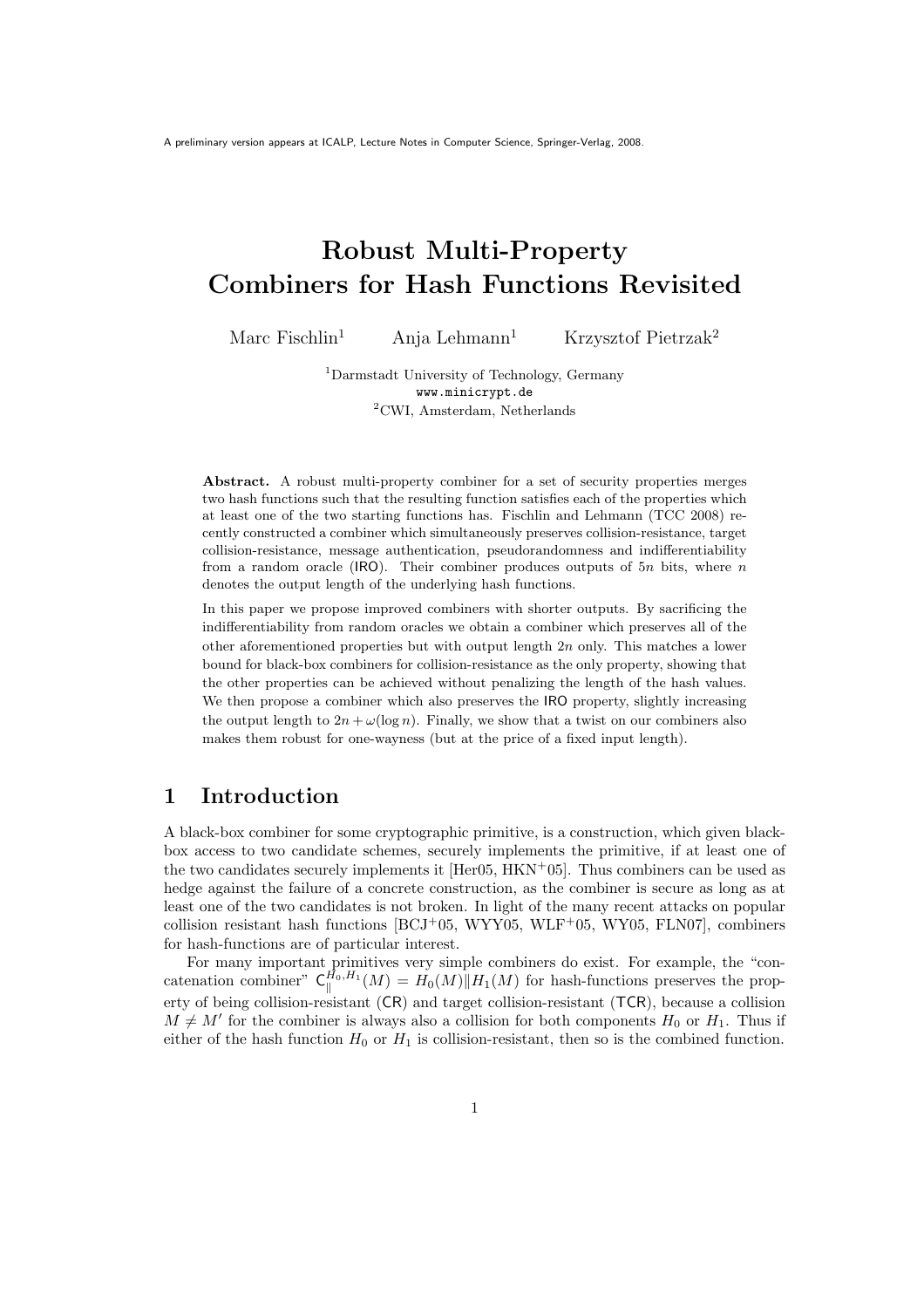

Figure 1: Illustration of the basic construction  $C_{4P}$  (left) preserving CR, PRF, TCR and MAC. Here  $H_b^i(\cdot)$  denotes  $H_b(\langle i \rangle_2 \|\cdot)$  where  $\langle i \rangle_2$  is the binary representation of the integer i with two bits.  $H^i_{\oplus}(\cdot)$  denotes  $H^i_0(\cdot) \oplus H^i_1(\cdot)$ . By applying a pairwise independent permutation to the input of  $H_0^0$  we get our construction  $C_{4P\&0}$  (right), which also preserves OW. Because of the PIP, the input length of the construction must now be fixed.

Nowadays hash functions are often deployed in many facets, e.g., as pseudorandom functions in TLS or message authentication codes in IPSec. In some standardized protocols as RSA-OAEP [BR95] and RSA-PSS [BR96], even stronger assumptions on the underlying hash-functions are made [BF05, BF06].

While the concatenation combiner preserves the MAC property, the PRF property is in general not conserved. In contrast, the "XOR combiner"  $C^{H_0,H_1}_{\oplus}(M) = H_0(M) \oplus M_1(M)$ is robust with respect to PRF, and also for indistinguishability from a random oracle (IRO), but neither preserves the CR nor the TCR property.

Ideally, one would like to have a single combiner preserving many properties simultaneously. To this end, Fischlin and Lehmann [FL08] have introduced the notion of robust multi-property combiners for a set of security properties prop. According to their strongest notion such a combiner satisfies the property  $P \in PROP$  if P is satisfied by at least one of the two candidate hash functions. Their combiner, denoted here as  $C_{5P}$ , preserves all of the discussed properties, i.e., (target) collision-resistance (TCR, CR), pseudorandomness (PRF), message authentication (MAC) and indifferentiability from a random oracle<sup>1</sup> (IRO). Unfortunately, the  $C_{5P}$  combiner has a rather long output of 5n bits, where n denotes the output length of the underlying hash functions. This raises the question whether having such a long output is necessary for a combiner which preserves all the properties simultaneously, or if we can do better. Let us mention that we can not hope to get below  $2n$  bits (except for a logarithmic additive term), as this is already a lower bound for black-box combiners preserving collision-resistance only [BB06, Pie07, CRS+07].

The Combiner  $C_{4P}$ . In this paper we first propose a combiner  $C_{4P}$  with optimal output length of 2n bits and which preserves all the properties of the  $C_{5P}$  combiner from [FL08], except for indifferentiability from random oracles. The basic idea of this construction is to use the concatenation combiner  $C_{\parallel}$ , and to apply a three-round Feistel permutation to its

<sup>&</sup>lt;sup>1</sup>Indifferentiability from a random oracle is sometimes also referred to as "being a pseudorandom oracle".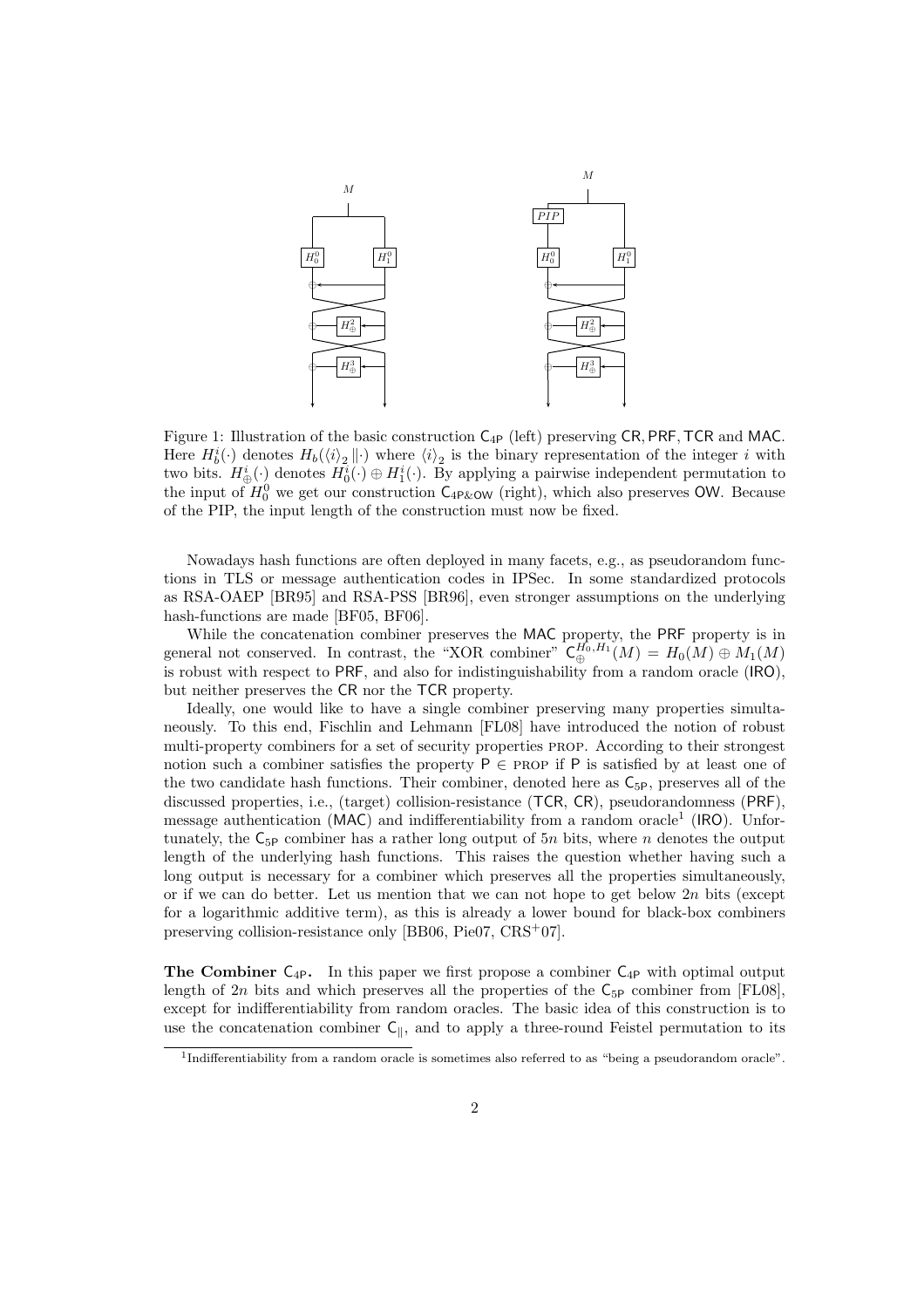

Figure 2: Illustration of the construction  $C_{4P\&1R0}$  (left), which (besides the four properties preserved by  $C_{4P}$ ) also preserves the IRO property, at the prize of an increased output length. The third branch of the construction operates on a signature value  $\alpha_M$  depending on input M and applies a pairwise independent function. On the right side the construction  $C_{6P}$  is illustrated which simultaneously preserves all six properties considered.

output. In the first round of the Feistel permutation no round function is applied, whereas the two subsequent rounds are constructed by using the XOR-combiner  $C_{\oplus}$  (cf. Figure 1). The round functions are made somewhat independent by prepending the round number to the input.

The rationale here is that applying the Feistel (or any other) permutation to the output of  $C_{\parallel}$  still preserves the CR, TCR and MAC properties, e.g., collisions for  $C_{\parallel}$  are pulled through the downstream permutation and can be traced back to collisions for  $C_{\parallel}$ . At the same time, one achieves robustness for the PRF property. The latter can be seen as follows: if either  $H_0$ or  $H_1$  is pseudorandom, then the round functions in the Feistel network are pseudorandom as  $H_{\oplus}$  is a secure combiner for pseudorandom functions. The Luby-Rackoff [LR88] result now states that a three-round Feistel-network, instantiated with quasi independent pseudorandom functions, is a pseudorandom permutation. We note that the formal argument also needs to take into account that finding collisions in the keyed version of the initial  $C_{\parallel}$  computation is infeasible.

**Preserving IRO.** In Section 4.2 we modify the  $C_{4P}$  construction such that it also preserves indifferentiability from a random oracle. The obstruction of the IRO robustness in the  $C_{4P}$ combiner stems from the invertibility of the Feistel permutation: an adversary trying to distinguish the output of the combiner from a random function (given access to the underlying hash functions, as opposed to the case of pseudorandom functions for example) can partly "reverse engineer" images under the combiner. Hence, we introduce a "signature" value  $\alpha_M$ (depending on the input message  $M$ ), entering the round functions in the Feistel network and basically allowing combiner computations in the forward direction only.

The description of our enhanced combiner  $C_{4P\&RO}$  is given in Figure 2. The signature  $\alpha_M$  is taken as (a prefix of) the XOR of the output halves of the C<sub>||</sub> combiner and is used as additional input parameter in the Feistel round functions, allowing us to also save one round of the Feistel structure. Note that this essentially means that different Feistel permutations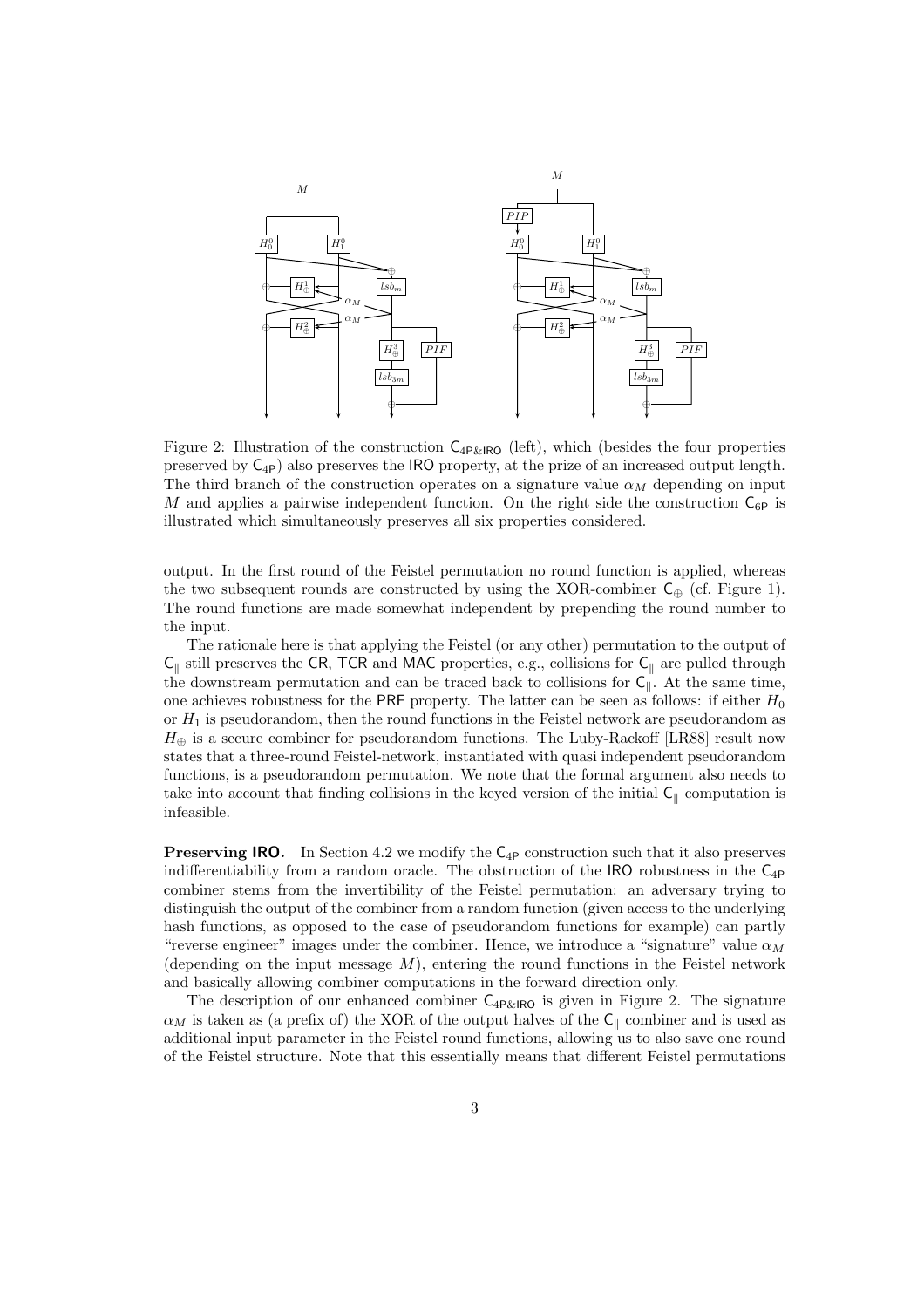may be used for different inputs  $M, M'$ , because the signatures  $\alpha_M, \alpha_{M'}$  may be distinct. In order to apply again the argument that the Feistel permutation does not interfer with the CR,TCR and MAC robustness of the concatenating combiner, we therefore also need to ensure that finding "bad" pairs  $\alpha_M$  and  $\alpha_{M'}$  is infeasible. To this end we introduce another output branch which basically guarantees collision resistance of the signatures. This additional output is of length 3m for some  $m = \omega(\log n)$ , yielding an overall output length of  $2n + \omega(\log n)$ .

Preserving One-Wayness. Even though both our solutions are robust for an important set of properties they are not good combiners for one-wayness. Our results so far merely show that they are one-way functions making for example the potentially stronger assumption that one of the two hash functions is collision-resistance. In Section 5 we therefore show how to augment our constructions such they also preserves the one-wayness property.

The idea is that applying a pairwise-independent permutation (PIP) to the input of  $H_0$ (or  $H_1$ ) in the concatenation combiner  $C_{\parallel}$  makes this combiner also robust for one-wayness. Then we can use this modified concatenation combiner in the initial stages of our previous constructions, noting again the subsequent Feistel permutations do not interfere with this property either. Yet, as the description length of a PIP is linear in its input length, the input length of the derived combiners must be fixed, too, giving one-wayness as an additional property.

More Related Work. Although for most basic primitives black-box combiners are easily seen to exist, there are a few primitives for which combiners are not known, and there is strong evidence that they might not exist. Most notably commitment schemes [Her05] and oblivious transfer  $[HKN+05, HIKN08, MPW07, MP06]$ . Note that those are primitives where the security notion is defined for two parties, e.g. for commitments, we have a hiding property for the committer, and a binding property for the receiver.

"Multi-property preservation" is not only interesting for combiners, but also for reductions between primitives. In particular Bellare and Ristenpart [BR06a] show how to construct a hash-function (taking as inputs messages of arbitrary length) from a fixed-input length compression function, while preserving multiple properties. One can use the construction of [BR06a] with the combiners from this paper in order to construct a hash function from two candidate compression functions, where the hash functions enjoys any (of the preserved) security properties, which is satisfied by at least one of the compression functions.

### 2 Preliminaries

#### 2.1 Hash Functions and Their Properties

A hash function  $H = (HKGen, H)$  is a pair of efficient algorithms such that HKGen for input  $1^n$  returns (the description of) a hash function H, and H for input H and  $M \in \{0,1\}^*$ deterministically outputs the hash value  $H(M) \in \{0,1\}^n$ .

Depending on the security property we are interested in, the access of the adversary to the hash function is modeled differently. For unkeyed primitives like (target) collision-resistance or one-wayness, the description of  $H$  is given to the adversary. Whereas for keyed primitives like pseudorandomness or the MAC property, the adversary only gets black-box access to H. We could also consider a somewhat more general notion, where the key-generation algorithm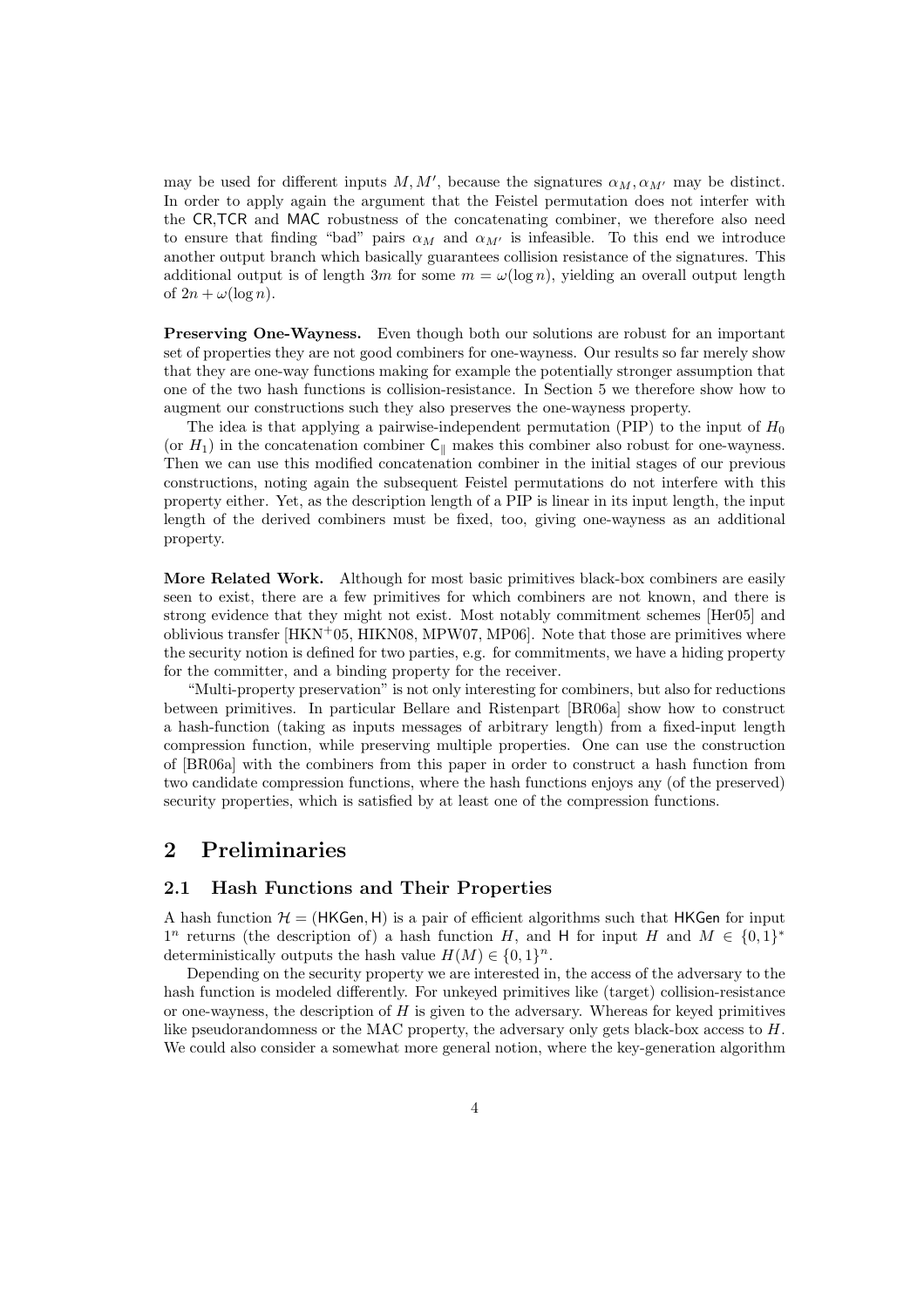outputs a pair  $H_p, H_s$  of values, which together define the hash function H, and where in the keyed setting, only  $H_s$  (but not  $H_p$ ) is kept secret. For example in the NMAC construction,  $H_p$  would define the underlying compression function, and the secret key  $H_s$  would be the randomly chosen initial value IV. All our results also hold in this setting, but we avoid using such a fine-grained definition as to save on notation which would only distract from the main ideas.

Below are formal definitions of the six important security properties for hash functions we consider in this work: the unkeyed properties of (target) collision-resistance and one-wayness and the keyed properties of being a PRF or a MAC. The final property – indifferentiability from a random oracle – is a bit special, as one considers idealized components. In particular, there's no efficient key-generation algorithm, but rather the hash function is given directly by an oracle.

- collision resistance  $(CR)$ : The hash function is called *collision-resistant* if for any efficient adversary A the probability that for  $H \leftarrow \mathsf{HKGen}(1^n)$  and  $(M, M') \leftarrow \mathcal{A}(H)$  we have  $M \neq M'$  but  $H(M) = H(M')$  is negligible (as a function of n).
- target collision-resistance (TCR): A hash function is called target collision-resistant if any adversary defined by two efficient algorithms  $(A^1, A^2)$ , has negligible success probability of winning the following experiment. Let  $\mathcal{A}^1(1^n)$  first generate the target message  $M$  and possibly some additional state information st. Then, a hash function  $H \leftarrow \mathsf{HKGen}(1^n)$  is chosen and  $\mathcal{A}^2$  on input  $(H, M, \mathsf{st})$  tries to compute a colliding message M'. The adversary wins if  $M \neq M'$  but  $H(M) = H(M')$ .
- one-wayness (OW) : A hash function is called *one-way* if for any efficient algorithm  $\mathcal A$  the probability that for  $H \leftarrow \mathsf{HKGen}(1^n)$  and for random M (chosen from some domain which is clear from the context) the probability that  $\mathcal{A}(H,H(M))$  returns M' with  $H(M') = H(M)$ , is negligible.
- pseudorandomness (PRF): A hash function is called pseudorandom, if for any efficient adversary D the advantage  $|\Pr[\mathcal{D}^H(1^n) = 1] - \Pr[\mathcal{D}^f(1^n) = 1]|$  is negligible, where  $H \leftarrow \mathsf{HKGen}(1^n)$  and f is a random function  $f: \{0,1\}^* \rightarrow \{0,1\}^n$ .
- **message authentication (MAC):** A hash function is a *secure MAC* (where "secure" means unforgeable under a chosen message attack), if for any efficient adversary  $A$  the probability that for  $H \leftarrow HKGen(1^n)$  the adversary  $\mathcal{A}^H$  (having oracle access to H) outputs  $(M, \tau)$  where  $\tau = H(M)$  and A did not make the oracle query M, is negligible.
- indifferentiability from random oracles (IRO): Indifferentiability [MRH04, CDMP05] is a generalization of indistinguishability allowing to consider random oracles that are used as a public component. More formally, a hash function  $H^f$  based on a random oracle f is *indifferentiable* from a random oracle  $\mathcal F$  if for any efficient adversary  $\mathcal D$ there exists an efficient algorithm S such that the advantage  $Pr\left[\mathcal{D}^{H^f,f}(H)=1\right]$  –  $Pr\left[\mathcal{D}^{\mathcal{F},\mathcal{S}^{\mathcal{F}}(H)}(H)=1\right]$  is negligible in n, where the probability in the first case is over  $\mathcal{D}$ 's coin tosses,  $H \leftarrow HKGen(1^n)$  and the choice of the random function f, and in the second case over the coin tosses of D and S, and  $H \leftarrow \mathsf{HKGen}(1^n)$  and over the choice of F.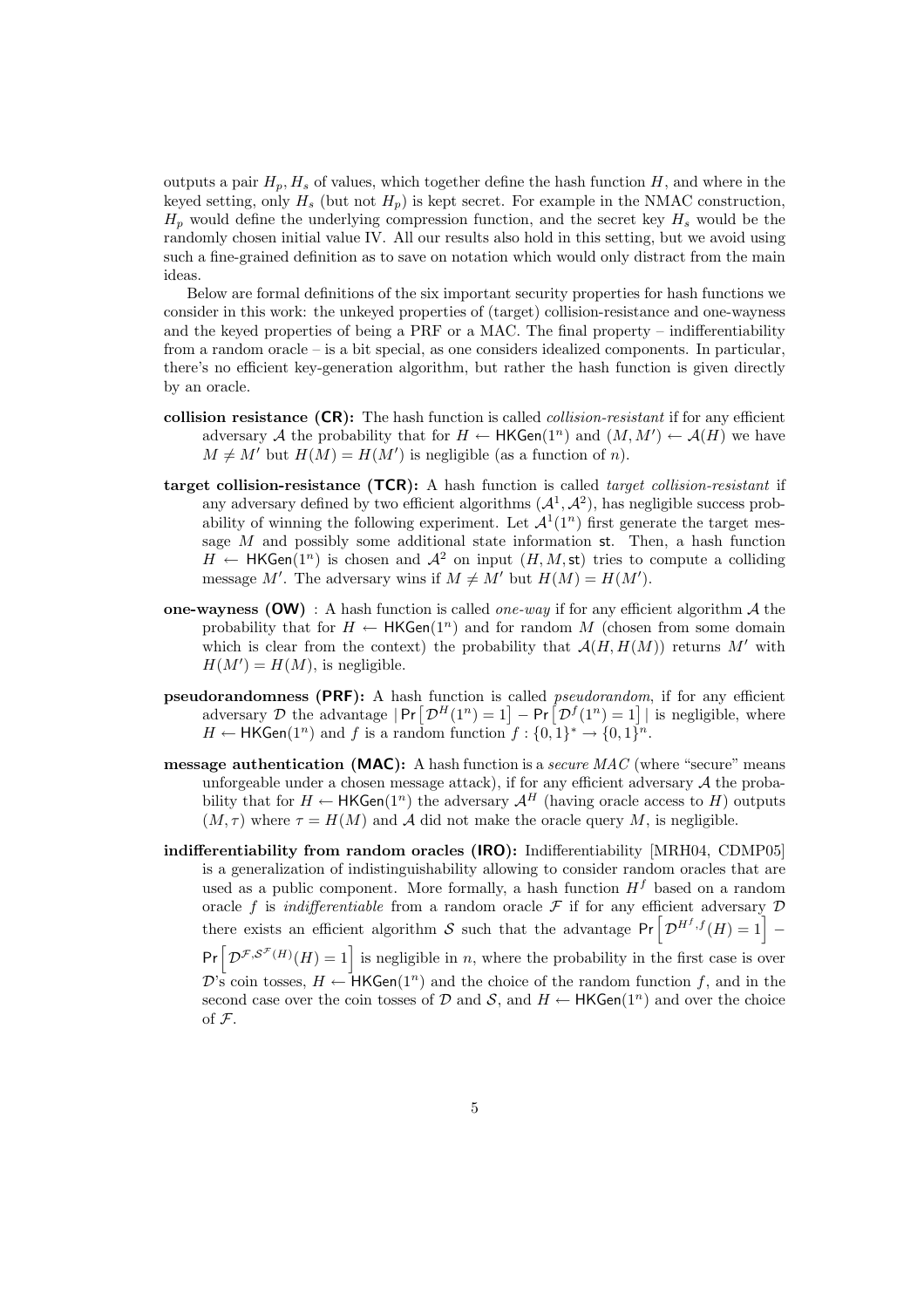### 2.2 Robust Multi-Property Combiners

We now give a formal definition of robust multi-property combiners. A hash function combiner  $C = (CKGen, C)$  for some security property P is a pair of algorithms which, when instantiated with two hash functions  $\mathcal{H}_0$ ,  $\mathcal{H}_1$ , itself implements a hash function, such that the combined function satisfies P if at least one of the two candidates satisfies P. The concept of combiners for multiple properties  $PROP = {P_1, P_2, \ldots, P_N}$  has been introduced in [FL08] and distinguishes between different levels of robustness. In the weakest case the combiner inherits a set of multiple properties if one of the hash functions is strong and has all the properties (weakly robust), whereas the strongest notion only requires that each property individually is provided by at least one of the two candidates (strongly robust). In between, there are mildly robust combiners for which one property may support the implementation of another property. In this paper we only consider strongly robust multi-property combiners. We denote by PROP( $\mathcal{H}$ )  $\subseteq$  PROP for a set PROP = { $P_1, P_2, \ldots, P_N$ } the properties which hash function  $H$  has.

**Definition 2.1 (Multi-Property Robustness)** A hash function combiner  $C = (CKGen, C)$ is strongly multi-property-robust (sMPR) for a set PROP =  $\{P_1, P_2, \ldots, P_N\}$  of properties, if for any hash functions  $\mathcal{H}_0$ ,  $\mathcal{H}_1$  we have  $P_i \in \text{PROP}(\mathcal{H}_0) \cup \text{PROP}(\mathcal{H}_1) \Longrightarrow P_i \in \text{PROP}(\mathcal{C}^{\mathcal{H}_0, \mathcal{H}_1})$ .

In our construction the key-generation procedure CKGen of the combiner calls the keygeneration procedure HKGen of  $\mathcal{H}_0$  and  $\mathcal{H}_1$ , and possibly samples some more random variable g which will define a pairwise independent function or permutation. The sampled functions  $H_0, H_1$  and g are then used in the evaluation procedure  $\mathsf{C}^{H_0, H_1, g}$  as "black-boxes". For the IRO property we assume that the evaluation procedure is given access to the oracles directly. The security property then requires that  $C^{H_0,H_1,g}$  is indifferentiable from a random oracle if  $H_0$  or  $H_1$  is a random oracle, and the other oracle is arbitrary (but independent of the random oracle).

# 3 The  $C_{4P}$  Combiner for CR, PRF, TCR and MAC

In this section we introduce the construction of our basic combiner  $C_{4P}$  as illustrated in Figure 1. Recall that the idea of this combiner is to apply a Feistel permutation (with quasi independent round functions given by the XOR combiner) to the concatenating combiner to ensure CR, PRF, TCR and MAC robustness.

#### 3.1 Our Construction

The three-round Feistel permutation  $P^3$  over  $\{0,1\}^{2n}$  is given by the round functions  $H^i_{\oplus}(\cdot)$  =  $H_0^i(\cdot) \oplus H_1^i(\cdot)$  for  $i = 2, 3$ , with  $H_b^i(\cdot)$  denoting the function  $H_b(\langle i \rangle_2 || \cdot)$  where  $\langle i \rangle_2$  is the binary representation of the integer  $i$  with two bits. The first round function is the identity function, i.e.,  $H^1_{\oplus}(X) = X$ . In the *i*-th round the input  $(L_i, R_i)$  is mapped to the output  $(R_i, L_i \oplus H_{\oplus}^i(R_i))$ . We occasionally denote this Feistel permutation more explicitly by  $\psi[H^1_{\oplus},H^2_{\oplus},H^3_{\oplus}](\cdot).$ 

Our combiner, instantiated with hash functions  $\mathcal{H}_0$ ,  $\mathcal{H}_1$ , is a pair of efficient algorithms  $C_{4P}$  = (CKGen<sub>4P</sub>, C<sub>4P</sub>) where the key generation algorithm CKGen<sub>4P</sub>(1<sup>n</sup>) samples  $H_0 \leftarrow$  $\mathsf{HKGen}_0(1^n)$  and  $H_1 \leftarrow \mathsf{HKGen}_1(1^n).$  The evaluation algorithm  $\mathsf{C}^{H_0,H_1}_{\mathrm{4P}}$  for parameters  $H_0,H_1$ and input message M outputs

$$
C_{4P}^{H_0,H_1}(M) = P^3(H_0^0(M)||H_1^0(M)).
$$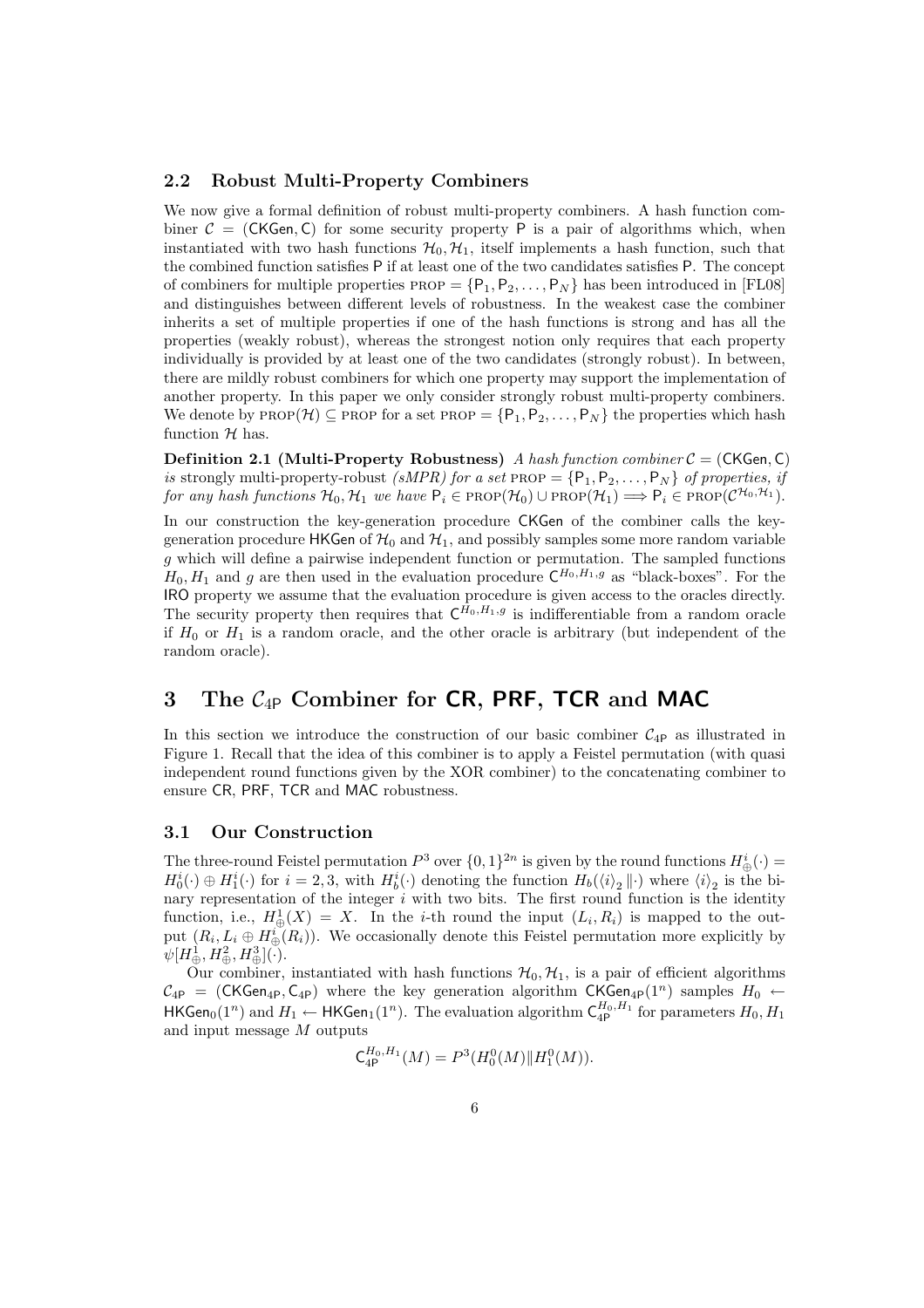### 3.2 Multi-Property Robustness

We next show that the construction satisfies the strongest notion for robust multi-property combiners:

**Theorem 3.1**  $C_{4P}$  is a strongly robust multi-property combiner for PROP = {CR, PRF, TCR, MAC}.

Recall that a strong robust multi-property combiner inherits all properties that are provided by at least one of the underlying hash functions. Thus, we have to prove that each property CR, PRF, TCR and MAC is preserved independently.

**Lemma 3.2** The combiner  $C_{4P}$  is CR-robust.

*Proof.* Observe that any collision  $M \neq M'$  for  $C_{4P}^{H_0,H_1}(\cdot)$  directly gives a collision  $00\|M \neq$  $00\|M'$  for for  $H_0(\cdot)$  and  $H_1(\cdot)$ . Thus any adversary that finds collisions for  $\mathcal{C}_{4P}$  when instantiated with  $\mathcal{H}_0$ ,  $\mathcal{H}_1$  with non-negligible probability, can be used to find collision (with the same probability) for  $\mathcal{H}_0$  and  $\mathcal{H}_1$  respectively: to find a collision for  $H_b \leftarrow \textsf{HKGen}_b(1^n)$  with  $b \in \{0,1\}$ , run  $H_{\overline{b}} \leftarrow \mathsf{HKGen}_{\overline{b}}(1^n)$  and then invoke the adversary on input  $H_b, H_{\overline{b}}$ . If the adversary outputs a collision for  $C_{4P}^{H_0,H_1}(\cdot)$ , this is also a collision for  $H_b(\cdot)$ .

**Lemma 3.3** The combiner  $C_{4P}$  is TCR-robust.

*Proof.* The proof is by contradiction. Assume an adversary  $A_C = (A_C^1, A_C^2)$  that commits to a message M before getting  $H_0$  and  $H_1$  and then finds some M' such that  $\zeta_{4}^{H_0,H_1}(M)$  =  $\mathsf{C}^{H_0,H_1}_{4\mathsf{P}}(M')$  with noticeable probability. Then we can use this attacker to construct a successful target-collision adversary  $A_b = (A_b^1, A_b^2)$  against the underlying hash functions  $H_b$  for  $b \in \{0,1\}$  which contradicts the assumption that at least one of the two hash functions is target collision-resistant.

First, the adversary  $\mathcal{A}_b^1(1^n)$  runs  $\mathcal{A}_\mathsf{C}^1(1^n)$  to receive the target message M and some state First, the adversary  $A_b^1(1)$  runs  $A_c^1(1)$  to receive the target message M and some state<br>information st.  $A_b^1$  then commits to  $00 \parallel M$ . On input  $H_b$  the adversary  $A_b^2$  samples the second hash function  $H_{\overline{b}} \leftarrow \mathsf{HKGen}_{\overline{b}}(1^n)$  and passes  $H_b, H_{\overline{b}}$  together with  $(M, \mathsf{st})$  to  $\mathcal{A}_{\mathsf{C}}^2$ . When  $\mathcal{A}_{\mathsf{C}}^2$  outputs a message  $M' \neq M$  with  $\mathsf{C}_{\mathsf{4P}}^{H_0, H_1}(M) = \mathsf{C}_{\mathsf{4P}}^{H_0, H_1}(M')$ 

Due to the permutation a collision of  $M, M'$  for the combiner can be traced back to the input of  $P(\cdot)$ , i.e.,  $H_0(00||M)||H_1(00||M) = H_0(00||M')||H_1(00||M')$ . Hence, both adversaries  $\mathcal{A}_b$  for  $b = 0, 1$  succeed in finding a message  $00||M'$  that together with the target message  $00\|M$  leads to a collision under  $H_b$  with the same noticeable probability as  $\mathcal{A}_c$ .

**Lemma 3.4** The combiner  $C_{4P}$  is PRF-robust.

Proof. As the XOR combiner is a good combiner for pseudorandom functions (PRFs), the round functions  $H^2_{\oplus}$ ,  $H^3_{\oplus}$  in the Feistel network  $P^3 = \psi[H^1_{\oplus}, H^2_{\oplus}, H^3_{\oplus}]$  are instantiated with PRFs, as long as at least  $H_0$  or  $H_1$  is a PRF. Prepending the unique prefix  $\langle i \rangle_2$  for  $i = 2, 3$ to the input of  $H_{\oplus}^i(\cdot) = H_{\oplus}(\langle i \rangle_2 || \cdot)$  in each round ensures that the functions in different rounds are never invoked on the same input, which means they are indistinguishable from two independent random functions. The first round of our Feistel permutation, that does not apply a round function, simply prepares the input for the second round function  $H^2_{\oplus}(\cdot)$  by xoring both input halves  $H_0^0(M) \oplus H_1^0(M)$ . Thus, if at least one hash function is a PRF then the input to the second round function is already a pseudorandom value, which prevents an adversary from directly choosing the inputs to the second Feistel round.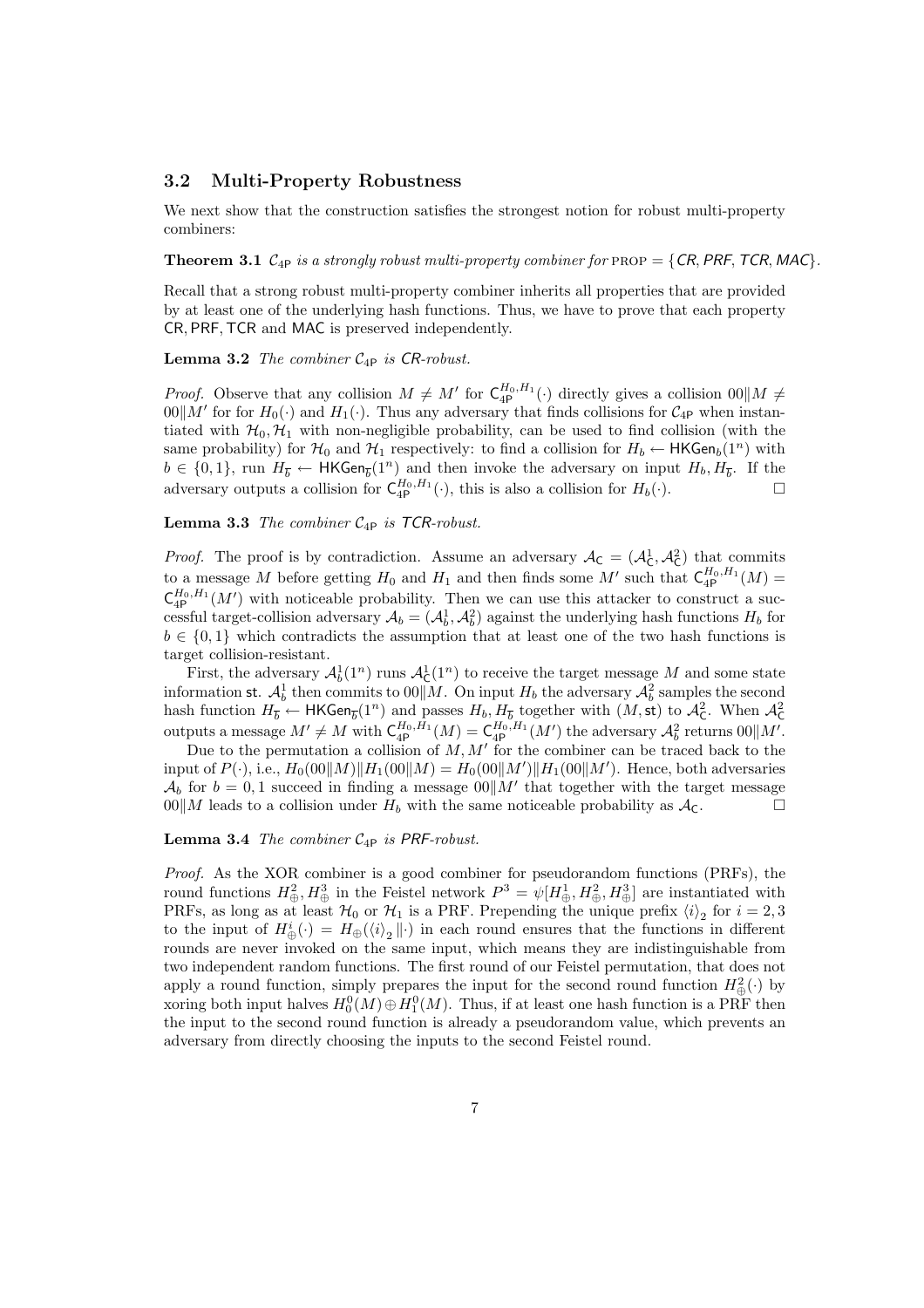We can now apply the results due to Luby-Rackoff [LR88] and Naor-Reingold [NR99] which state that a two-round Feistel-network invoked on an unpredictable input and instantiated with independent pseudorandom functions is a pseudorandom permutation (PRP).

Further, if either  $\mathcal{H}_0$  or  $\mathcal{H}_1$  is a PRF, then the initial concatenation combiner  $\zeta_{\parallel}^{H_0,H_1}$  $\mathbb{S}^{n_0,n_1}$  is weakly collision resistant<sup>2</sup>, thus the probability that the adversary will invoke the combiner on distinct inputs M, M' where  $H_0^0(M)$   $\|H_1^0(M) = H_0^0(M')$   $\|H_1^0(M')$ , is negligible. So with overwhelming probability, all the adversary sees is the output of a PRP on distinct inputs. This distribution is indistinguishable from uniformly random (this follows from the PRP/PRF switching lemma [BR06b]), thus  $C_{4P}$  is PRF robust.

From any distinguisher D who has advantage  $\epsilon$  in distinguishing  $C_{4P_{-}}^{H_0,H_1}$  making q queries, we can construct distinguisher  $\mathcal{D}_0$  and  $\mathcal{D}_1$ , where (for  $b \in \{0,1\}$ )  $\mathcal{D}_b^{H_b,\mathcal{D}}$  distinguishes  $H_b \leftarrow$ HKGen<sub>b</sub>(1<sup>n</sup>) from random with advantage  $\epsilon - O(q^2/2^n)$ . For  $b = 0$  (the case  $b = 1$  is symmetric)  $\mathcal{D}_0^{H_0,\mathcal{D}}$  first samples  $H_1 \leftarrow \mathsf{HKGen}_1(1^n)$ , then simulates the experiment  $\mathcal{D}^{\mathsf{C}_{4p}^{H_0,H_1}}$ (using this knowledge of  $H_1$  and oracle access to  $H_0$ ), and finally outputs  $\mathcal{D}$ 's output. If  $H_0$  is a uniformly random function  $f: \{0,1\}^* \to \{0,1\}^n$ , then any (even computationally unbounded) distinguisher making q queries has advantage at most  $O(q^2/2^n)$  in distinguishing  $C_{4P}^{f,H_1}$  from a random function (as the advantage from the PRP/PRF switching lemma and the advantage in the Luby-Rackoff result are both  $O(q^2/2^n)$ ). Thus if  $\mathcal D$  distinguishes  $\mathsf C^{H_0,H_1}_{4\mathsf P}$ from f with advantage  $\epsilon$ , it has advantage  $\epsilon - O(q^2/2^n)$  to distinguish  $\zeta_{4P}^{H_0,H_1}$  from  $\zeta_{4P}^{f,H_1}$ , the latter is by definition also  $\mathcal{D}_0$ 's advantage for f and  $H_0$ .

$$
\Box
$$

#### **Lemma 3.5** The combiner  $C_{4P}$  is MAC-robust.

*Proof.* Assume towards contradiction that an adversary  $A<sub>C</sub>$  with oracle access to the combiner  $\mathsf{C}_{4\mathsf{P}}^{H_0,H_1}(\cdot)$  finds with non-negligible probability a valid pair  $(M,\tau)$ , such that  $\tau=\mathsf{C}_{4\mathsf{P}}^{H_0,H_1}(M)$ but the message M was never queried to the MAC-oracle. Given  $A<sub>C</sub>$  we can construct a successful adversary  $\mathcal{A}_b$  against the underlying hash function  $H_b$  for  $b \in \{0,1\}$ . To forge  $H_b(\cdot)$ , the adversary  $\mathcal{A}_b$  first samples  $H_{\overline{b}} \leftarrow \mathsf{HKGen}_{\overline{b}}(1^n)$ , and then lets  $\mathcal{A}_{\mathsf{C}}$  attack  $\mathsf{C}_{4\mathsf{P}}^{H_0, H_1}(\cdot)$ , and let  $\mathcal{A}_b$  use his oracle access to  $H_b(\cdot)$  and the knowledge of  $H_{\overline{b}}$  to compute the answers to  $\mathcal{A}_{\mathsf{C}}$ 's oracle queries. When finally  $\mathcal{A}_{\mathsf{C}}$  outputs  $(M,\tau)$ , the adversary  $\mathcal{A}_{b}$  computes its forgery  $(00||M, \tau_b)$  by inverting the permutation  $P^3 = \psi[H^1_{\oplus}, H^2_{\oplus}, H^3_{\oplus}]$  (recall that  $H^i_{\oplus}(\cdot) =$  $H_0(\langle i \rangle_2 | \cdot) \oplus H_1(\langle i \rangle_2 | \cdot)$  and that the required hash function evaluations can be made with the help of the MAC oracle):

$$
\tau_0 \| \tau_1 := P^{3^{-1}}(\tau).
$$

The adversary  $\mathcal{A}_b$  then outputs the message  $00||M$  and  $\tau_b$ . If M was not previously queried by  $\mathcal{A}_{\mathcal{C}}$ , then  $00||M$  is distinct from all of  $\mathcal{A}_{b}$ 's previous queries, because all additional queries are prepended by  $\langle i \rangle_2$  where  $i \in \{1, 2, 3\}$ . By construction, if  $(M, \tau)$  is a valid forgery for  $\mathsf{C}^{H_0,H_1}_{4\mathsf{P}}(\cdot)$ , then  $H_0^0(M)\|H_1^0(M)=\tau_0\|\tau_1$  and thus  $(00\|M,\tau_b)$  is a valid forgery for  $H_b(\cdot)$ .  $\Box$ 

Why  $C_{4P}$  is not a combiner for pseudorandom oracles (IRO). Finally, we give a brief idea why our combiner does not preserve IRO, unlike the robust multi-property combiner proposed in [FL08]. To be **IRO-robust** our  $C_{4P}^{H_0,H_1}$  has to be indifferentiable from a random oracle for any efficient adversary  $\mathcal{D}$ , if  $H_b$  is a random oracle for some  $b \in \{0,1\}$ . Thereby

<sup>2</sup>Weak collision resistance is defined similarly to collision resistance, except that here the function is keyed and the key is secret, i.e. the adversary only gets black-box access to the function.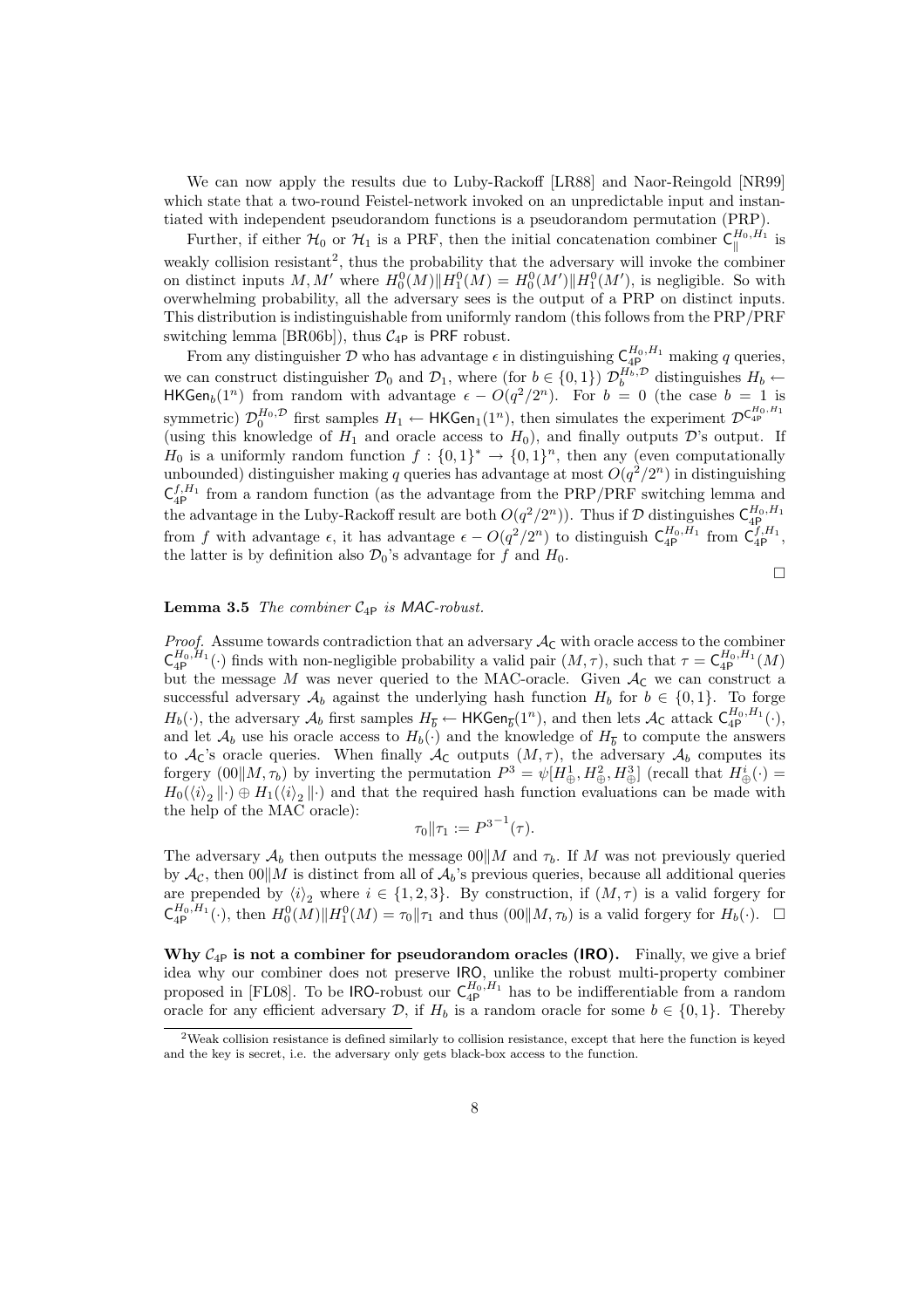the adversary D has oracle access either to the combiner  $\zeta_{4\text{P}}^{H_0,H_1}$  and the random oracle  $H_b$ , or to F and a simulator  $S^{\mathcal{F}}$ . The simulator's goal is to mimic  $H_b$  such that D cannot have a significant advantage on deciding whether its interacting with  $\zeta_{4p}^{H_0,H_1}$  and  $H_b$ , or with  $\mathcal{F}$ and  $S^{\mathcal{F}}$ .

Usually, the strategy for designing such a simulator is to check if a query is a potential attempt of  $D$  to simulate the construction of the combiner and then to precompute further answers that are consistent with the information  $\mathcal D$  can get from  $\mathcal F$ . However, for  $C_{4P}^{H_0,H_1}$  the simulator may be unable to precompute those consistent values, because an adversary  $D$  can compute the permutation part of the combiner backwards such that  $\mathcal{S}^{\mathcal{F}}$  has to commit to its round values used in the permutation  $P^3$  before knowing the initial input M. That is,  $D$ first queries the random oracle F on input M and uses the response  $Y \leftarrow \mathcal{F}(M)$  to compute  $X = P^{3-1}(Y)$  with the help of  $S^{\mathcal{F}}$  simulating  $H_b$  and the function  $H_{\overline{b}}$  which is accessible in a black-box manner. Then the answers of  $\mathcal{S}^{\mathcal{F}}$ , in order to be indistinguishable from those of  $H_b$ , must lead to a value  $X = S(00||M)||H_1(00||M)$  if  $b = 0$ , and  $X = H_0(00||M)||S(00||M)$ else.

While the part of X corresponding to  $S(00||M)$  can simply be set as response to a further query  $00\|M$  by the simulator, the part of  $H_{\overline{b}}(00\|M)$  is determined by the oracle  $H_{\overline{b}}(\cdot)$  and the message  $M$ . However, since the simulator does not know the message  $M$  when answering D's queries for computing  $P^{3-1}$ , it is not able to call the  $H_{\overline{b}}$  oracle about  $00||M$  and to choose those answers accordingly. Thus, the probability that the responses provided by  $\mathcal{S}^{\mathcal{F}}$  will lead in  $P^{3-1}(Y)$  to a value that is consistent with the structure of the combiner, is negligible and the adversary D can distinguish between  $C_{4P}^{H_0,H_1}$ ,  $H_b$  and  $\mathcal{F}, \mathcal{S}^{\mathcal{F}}$  with noticeable probability.

# 4 Preserving Indifferentiability: the  $C_{4P\&1RQ}$  Combiner

In order to guarantee the IRO property, we modify the  $\zeta_{4}^{H_0,H_1}$  combiner such that the adversary is forced to query the message  $M$  before he can create meaningful queries aiming to imitate the construction. By this the simulator becomes able to switch to the common strategy of preparing consistent answers in advance. As explained in the introduction, adding a signature value  $\alpha_M$  into the computation does the job.

### 4.1 The Combiner  $C_{4P\&\mathsf{IRO}}$

In this section we consider the modified combiner  $C_{4P\&1RO}$  as illustrated in Figure 2. The combiner  $C_{4P\&R}$   $=$  (CKGen<sub>4P&IRO</sub>, C<sub>4P&IRO</sub>) is defined as follows: CKGen<sub>4P&IRO</sub> first samples  $H_0 \leftarrow \mathsf{HKGen}_0(1^n), H_1 \leftarrow \mathsf{HKGen}_1(1^n) \text{ and a pairwise independent function } g: \{0,1\}^m \rightarrow$  $\{0,1\}^{3m}$  for some  $m \leq n/3$  (the larger m, the better the security level, but the longer the output, too):

Definition 4.1 (pairwise-independent function/permutation) A family of functions  $G: A \to B$  from domain A to range B is called pairwise independent iff for all  $x \neq x' \in A$ and  $z \neq z' \in B$  we have  $Pr_{g \in G}[g(x) = z \land g(x') = z'] = |B|^{-2}$ .

A family of function  $\Pi: A \to A$  is a pairwise independent permutation, if for  $x \neq x'$  and  $z \neq z' \in A$  we have  $Pr_{g \in G}[g(x) = z \land g(x') = z'] = \frac{1}{|B|(|B|-1)}$ .

One gets a simple construction of a pairwise independent function (PIF) mapping  $\{0,1\}^n$  to  $\{0,1\}^n$ , by sampling  $a,b \in \{0,1\}^n$  at random, which then defines the function  $g_{(a,b)}(x) =$  $(ax + b)$ , where addition and multiplication are in the field  $GF(2<sup>n</sup>)$  (if we want a smaller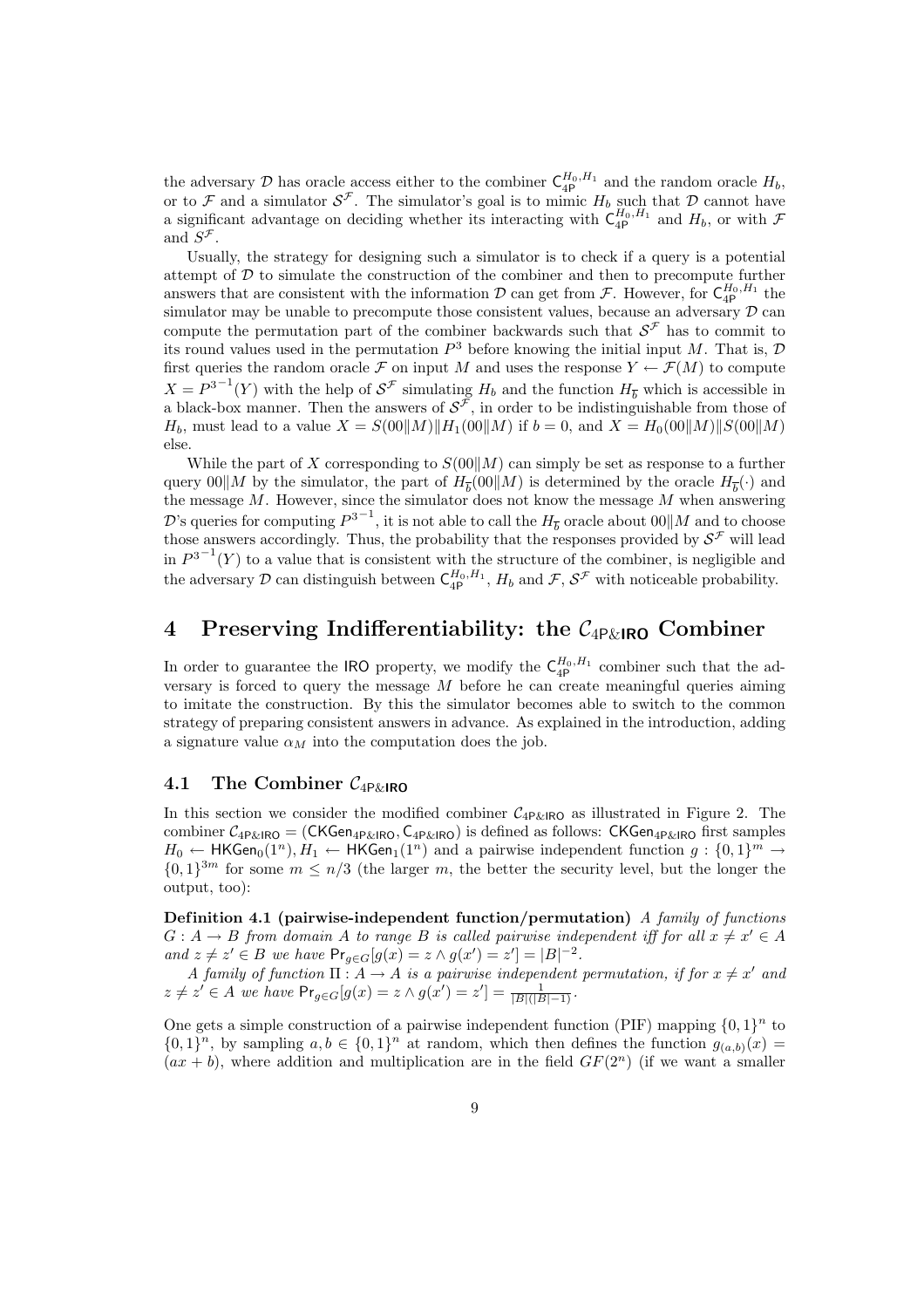range  $\{0,1\}^m, m < n$ , one can simply drop  $n - m$  bits of the output). This construction is also a pairwise-independent *permutation* (PIP), if a is chosen at random from  $\{0,1\}^n \setminus 0^n$ (instead of  $\{0,1\}^n$ ).

The evaluation algorithm  $\mathsf{C}^{H_0,H_1,g}_{4\mathsf{P\&R}\mathsf{O}}(M)$  first computes  $C^{H_0,H_1}_{\parallel}$  $\mathcal{H}^{H_0,H_1}_\parallel(M)=H_0^0(M)\|H_1^0(M)\text{ and }$ a value  $\alpha_M$  – which we call the "signature of  $M^*$  – as  $\alpha_M = lsb_m(H^0_{\bigoplus}(M))$  where  $H^0_{\bigoplus}(M)$  =  $H_0^0(M) \oplus H_1^0(M)$  and  $lsh_a(x)$  denotes the a least significant bits of x. The value  $\alpha_M$  is used as an extra prefix in the round functions of the two-round Feistel permutation  $P^2_\alpha(\cdot)$  =  $\psi[H^1_{\oplus}(\alpha_M\|\cdot),H^2_{\oplus}(\alpha_M\|\cdot)].$  Applying  $P^2_{\alpha}$  on  $H^0_0(M)\|H^0_1(M)$  then gives the first part of the combiners output.

The construction as described so far, is already a robust combiner for IRO and PRF, but not for CR and TCR. The reason is that now distinct input messages M, M' where  $\alpha_M \neq \alpha_{M'}$ lead to distinct Feistel permutations  $P_{\alpha_M}^2 \neq P_{\alpha_{M'}}^2$ , and thus we cannot compute a collision for  $C^{H_0,H_1}_{\parallel}$  $\mathbb{H}_0, H_1$  (and thus for  $H_0$  and  $H_1$ ) from a collision  $C_{\parallel}^{H_0, H_1}$  $C_{\parallel}^{H_0,H_1}(P^2_{\alpha_M}(M))=C_{\parallel}^{H_0,H_1}$  $\int_{\parallel}^{H_0,H_1} (P^2_{\alpha'_M}(M')).$ 

To solve this problem, we could append the signature to the output of the combiner, and this way enforce that two inputs can only collide if they have the same signature. Unfortunately, outputting the signature  $\alpha$  directly would make the permutation  $P_{\alpha}^2$  invertible, and ruin the IRO robustness of our construction. This is why we only output a "blinded" version of the signature computed as  $lsb_{3m}(H_{\oplus}^3(\alpha_M)) \oplus g(\alpha_M)$ . This way the signature  $\alpha_M$  gets not leaked when  $H_0$  or  $H_1$  is a random oracle, which is necessary for the combiner to be IRO robust. Moreover with high probability (over the choice of the pairwise-independent function g) the blinding, which maps  $\{0,1\}^m$  to  $\{0,1\}^{3m}$ , will be injective (i.e. contain no collisions), which as explained before is necessary to get robustness for CR and TCR.

Overall, the combiner – as illustrated in Figure  $2$  – computes for input message  $M$  and its corresponding signature  $\alpha_M = lsb_m(H^0_{\oplus}(M))$  the following output:

$$
C_{4\text{P\&RIO}}^{H_0,H_1,g}(M)=P_\alpha^2(H_0^0(M)\|H_1^0(M))\parallel lsb_{3m}(H_\oplus^3(\alpha_M))\oplus g(\alpha_M).
$$

#### 4.2  $C_{4P\&R}$  is IRO-Robust

We show that our combiner is indifferentiable from a random oracle when instantiated with two functions  $H_0, H_1$ , where one of them is a random oracle (we refer to it as  $H_b, b \in \{0, 1\}$ ), and the other function  $H_{\overline{b}}$  is arbitrary. Like the random oracle  $H_b$ , also  $H_{\overline{b}}$  is given as an oracle and accessible by all parties. The pairwise independent function  $g$  that comes up in this construction is only needed to prove that  $C_{4P\&1R0}$  still preserves the CR and TCR properties; for the IRO property this function can be arbitrary.

#### **Lemma 4.2** The combiner  $C_{4P\&IRO}$  is IRO-robust.

Remark. Note that the security of  $C_{4P\&R}$  as a random oracle combiner depends on m, and thus on the output length, which is  $2n + 3m$ . This can be slightly improved to  $2n + 2m + m'$ for some  $m' < m$  (by simply replacing  $3m$  with  $2m + m'$  in Figure 2), though m' should not be too small, as  $\mathcal{C}_{4P\&1RQ}$  is a good combiner for the CR and TCR with probability  $2^{-m'}$  (this probability is over the choice of the PIF, as we explain later in Section 4.3).

*Proof.* For the proof we assume that  $b = 0$ , i.e., the hash function  $H_0: \{0,1\}^* \to \{0,1\}^n$  is a random oracle. The case  $b = 1$  is proved analogously. The adversary  $D$  has then access either to the combiner  $C_{4P\&RIO}$  and  $H_0$  or to a random oracle  $\mathcal{F}: \{0,1\}^* \to \{0,1\}^{2n+3m}$ and a simulator  $\mathcal{S}^{\mathcal{F}}$ . Our combiner is indifferentiable from a random oracle  $\mathcal{F}$  if there exists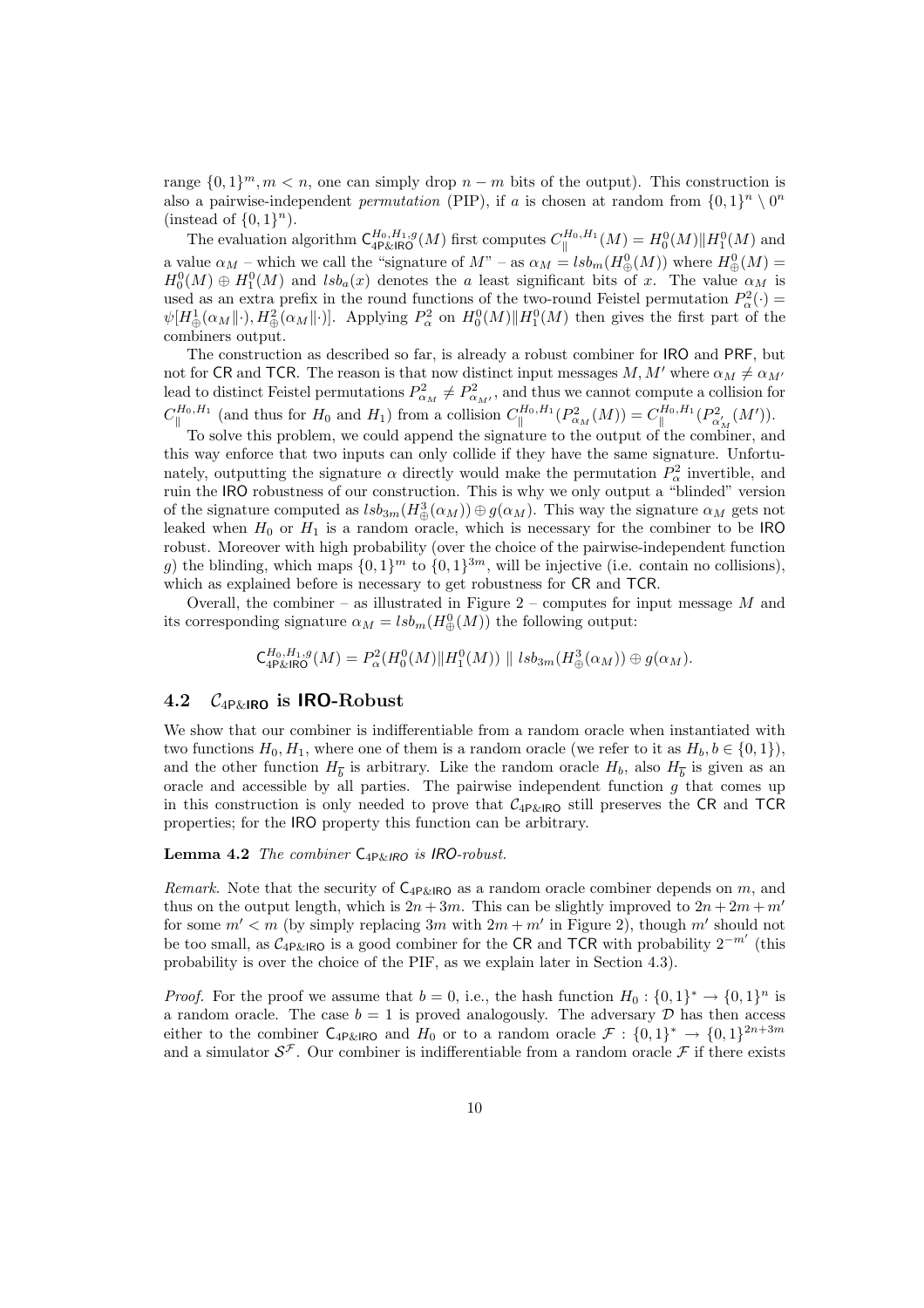a simulator  $S^{\mathcal{F}}$ , such that the adversary  $D$  can distinguish between  $\mathsf{C}_{4P\&1RO}$ ,  $H_0$  and  $\mathcal{F}, S^{\mathcal{F}}$ only with negligible probability.

The simulator keeps as state the function table of a (partially defined) function  $\hat{H}_0$ :  ${0,1}^* : \to {0,1}^n$ , which initially is empty, i.e.,  $\hat{H}_0(X) = \perp$  for all X. We define  $\hat{H}_0^i(M) =$  $\hat{H}_0(\langle i \rangle_2 \parallel M)$  to mimic the notion used in Figure 2. The goal of  $S^{\mathcal{F}}$  is to define  $\hat{H}_0$  in such a way that, from D's point of view,  $(\mathcal{F}, \hat{H}_0)$  look like  $(\mathsf{C}_{4\text{P\&RIO}}^{H_0, H_1, g}, H_0)$ , i.e., the output of  $\hat{H}_0$  has to be random and consistent to what the distinguisher can obtain from  $\mathcal{F}$ . Therefore, our simulator  $S^{\mathcal{F}}$  parses each query X it is invoked on as  $X = \langle i \rangle_2 || M$  and proceeds as follows:

Simulator  $S_{H_1,f}^{\mathcal{F}}(X)$ : on query X check if some entry  $Y \leftarrow \hat{H}_0(X)$  already exists if  $Y = \perp$  //no entry so far if  $X = \langle 0 \rangle_2 || M$  for some M set  $\hat{H}_0^0(X) = y_0$  where  $y_0$  is randomly chosen from  $\{0,1\}^n$ get  $y_1 \leftarrow H_1^0(M)$  and compute  $\alpha_M = lsb_m(y_0 \oplus y_1)$ get  $U \leftarrow \mathcal{F}(M)$  for query M and parse U as  $U_1 || U_2 || U_3$ where  $|U_1| = |U_2| = n$  and  $|U_3| = 3m$ . set  $\hat{H}_0^1(\alpha_M||y_1) = U_2 \oplus y_0 \oplus H_1^1(\alpha_M||y_1)$ <br>set  $\hat{H}_0^2(\alpha_M||U_2) = U_1 \oplus y_1 \oplus H_1^2(\alpha_M||U_2)$ <br>set  $\hat{H}_0^3(\alpha_M) = (U_3||z) \oplus (g(\alpha_M)||0^{n-3m}) \oplus H_1^3(\alpha_M)$ where z is randomly chosen from  $\{0,1\}^{n-3m}$ if  $X \neq \langle 0 \rangle_2 \parallel M$ , choose a random  $Y \in \{0, 1\}$ n and save the value by setting  $\hat{H}_0(X) = Y$ output  $Y \leftarrow \hat{H}_0(X)$ 

Whenever  $\mathcal{S}^{\mathcal{F}}$  is invoked on a query X where  $\hat{H}_0(X) \neq \perp$ ,  $\mathcal{S}^{\mathcal{F}}$  simply outputs  $\hat{H}_0(M)$ . Thus from now on we only consider queries X where  $\hat{H}_0(X) = \perp$ . In this case,  $S^{\mathcal{F}}$  will define the output of  $\hat{H}_0(X)$ , and in some cases also on some additional inputs. On a query  $X = \langle i \rangle_2 \parallel M$  where  $\hat{H}_0^i(M) = \perp$  and  $i \neq 0$ , the simulator samples a random  $Y \in \{0, 1\}^n$ , sets  $\hat{H}_0^i(M) = Y$  and outputs Y.

The interesting queries are the queries of the form  $X = \langle 0 \rangle_2 || M$  which could be an attempt of  $D$  to simulate the construction of the combiner, such that the simulator has to compute in addition consistent answers to potential subsequent queries of D. The simulator starts by sampling a random  $y_0 \in \{0,1\}^n$  and sets  $\hat{H}_0^0(M) = y_0$ . To define the "signature"  $\alpha_M$  of M,  $\mathcal{S}^{\mathcal{F}}$  queries its oracle  $H_1$  on  $\langle 0 \rangle_2 || M$  and uses the answer  $y_1 = H_1^0(M)$  to compute  $\alpha_M = lsb_m(y_0 \oplus y_1).$ 

The simulator then defines the outputs of  $\hat{H}_0^1$ ,  $\hat{H}_0^2$  and  $\hat{H}_0^3$  such that  $C_{4P\&R}^{\hat{H}_0,H_1,g}(M) = \mathcal{F}(M)$ . Therefore  $\mathcal{S}^{\mathcal{F}}$  invokes its random oracle  $\mathcal F$  on input M and computes the corresponding outputs of  $\hat{H}_0$  by retracing the combiners construction as defined in the simulators description. Note that this is possible in a unique way, except for the  $n-3m$  last bits of  $\hat{H}^3_0(\alpha_M)$ , which must be chosen uniformly at random. We say the simulator "loses" if, for some  $i \in \{1, 2, 3\}$ , the function  $\hat{H}_0^i$  is already defined on any input of the form  $\alpha_M || *$ , such that  $S^{\mathcal{F}}$  cannot define all  $\hat{H}_0^i$  values in order to provide consistent outputs.

As  $\alpha_M \in \{0,1\}^m$  is uniformly random, the probability that the simulator loses in the q-th query is at most  $3q \cdot 2^{-m}$  (as each  $\hat{H}_0^i$  for  $i \in \{1, 2, 3\}$  is defined on at most  $q-1$  inputs). Let  $\mathcal E$  denote the event that the simulator loses in any of its q queries, then the overall probability that  $\mathcal E$  happens is at most  $3q^2 \cdot 2^{-m}$ . If  $\mathcal E$  does not occur, the replies of  $\mathcal S^{\mathcal F}$  are consistent with  $\mathcal F$  and random, since  $\mathcal S^{\mathcal F}$  answers are determined by its random choices and the replies of F. Hence, the advantage of the adversary D in distinguishing  $(C_{4P\&RQ}^{H_0,H_1,g},H_0)$  from  $(\mathcal{F},\mathcal{S}^{\mathcal{F}})$ is at most the probability that event  $\mathcal E$  happens, which is by  $Pr[\mathcal E] = 3q^2 \cdot 2^{-m}$  negligible.  $\Box$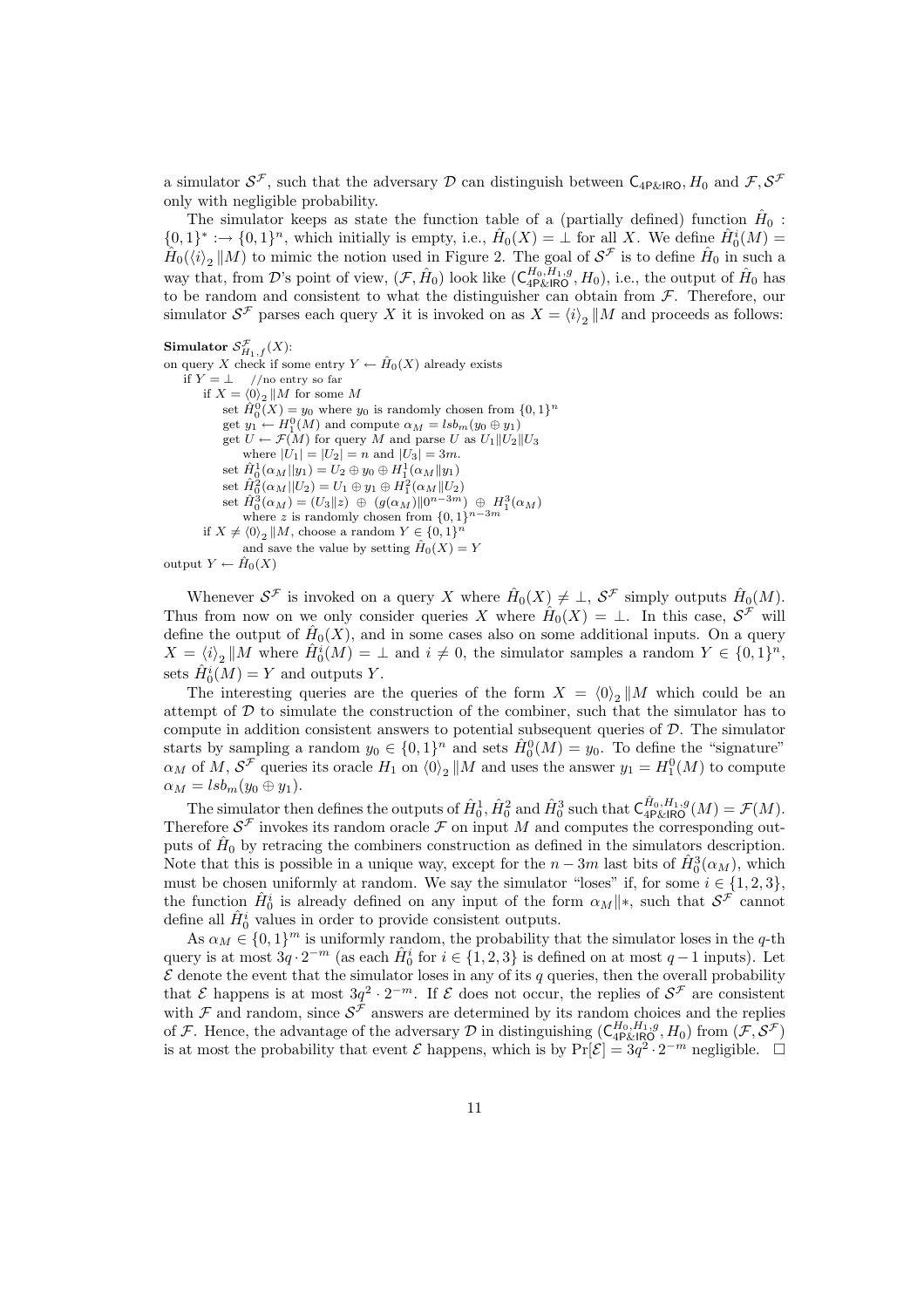### 4.3  $C_{4P\&\text{IRO}}$  is Robust for CR, TCR, MAC, PRF

We now prove that, like the  $C_{4P}$  combiner,  $C_{4P\&1RQ}$  also preserves the CR, TCR, MAC and PRF property in a robust manner. We often merely sketch the proofs since they are similar to the proofs for  $C_{4P}$ .

**Lemma 4.3** The combiner  $C_{4P\&IRO}$  is CR- and TCR-robust.

*Proof.* We will prove that for any  $H_0, H_1$ , with probability  $1 - 2^{-m}$  over the choice of the pairwise independent function g, any collision for  $C_{4P\&RQ}^{H_0,H_1,g}$  is simultaneously a collision for  $H_0^0$  and  $H_1^0$ . To this end, let  $M \neq M'$  be a collision for  $C_{4P\&R}^{H_0,H_1,g}$  and let  $\alpha_M$  and  $\alpha_{M'}$  denote their signatures. Let  $Y||Y' = \mathsf{C}_{4\mathsf{P\&RBO}}^{H_0,H_1,g}(M)$  where  $Y \in \{0,1\}^{2n}$  and  $Y' \in \{0,1\}^{3m}$ .

If  $\alpha_M = \alpha_{M'}$ , then M, M' must be a collision for  $H_0^0$  and  $H_1^0$ , as we have

$$
H_0^0(M)\|H_1^0(M) = P_\alpha^{2^{-1}}(Y) = P_{\alpha'}^{2^{-1}}(Y) = H_0^0(M')\|H_1^0(M')\tag{1}
$$

and the Feistel permutations  $P^2_{\alpha}, P^2_{\alpha'}$  are identical if  $\alpha_M = \alpha_{M'}$ .

For  $M, M'$  where  $\alpha_M \neq \alpha_{M'}$ , a collision  $C_{4P\&R\parallel R\&O}^{H_0, H_1, g}(M) = C_{4P\&R\parallel R\&O}^{H_0, H_1, g}(M')$  does not imply (1), and thus will in general not be a collision for  $H_0$  and  $H_1$ . Yet, as with probability  $1 - 2^{-m}$ over the choice of the pairwise independent function  $g: \{0,1\}^m \to \{0,1\}^{3m}$ , there does not exist a collision M, M' for  $C_{4P\&RIO}^{H_0,H_1,g}$  where  $\alpha_M \neq \alpha_{M'}$ . Note that for this it is sufficient to prove that for any two potential signatures  $\alpha \neq \alpha' \in \{0,1\}^m$ , we have

$$
lsb_{3m}(H_{\oplus}^{3}(\alpha))\oplus g(\alpha) \neq lsb_{3m}(H_{\oplus}^{3}(\alpha'))\oplus g(\alpha')
$$
\n(2)

as this implies that the final outputs are distinct for any two messages with different signatures. As g is pairwise independent, for any particular  $\alpha \neq \alpha'$ , equation (2) holds with probability  $1 - 2^{-3m}$ . Taking the union bound over all  $2^m(2^m - 1)/2 < 2^{2m}$  distinct values  $\alpha \neq \alpha'$ , we get that the probability that there exists some  $\alpha \neq \alpha'$  not satisfying (2) is at most  $2^{2m}/2^{3m} = 2^{-m}$ .

The proof of TCR-robustness follows a similar argumentation. A collision  $M \neq M'$  on the combiner implies with overwhelming probability a collision  $H_0^0(M)$   $\Vert H_1^0(M) = H_0^0(M')$   $\Vert H_1^0(M')$ on the first evaluation of both hash functions. Thus, given an adversary  $A<sub>c</sub>$  against the combiner that commits to a target message  $M$  and later outputs a colliding message  $M'$ , one can build an adversary against hash function  $H_b$  that commits to  $00\|M\|$  and outputs in the second stage  $00||M'$ . .

#### **Lemma 4.4** The combiner  $C_{4P\&IRO}$  is PRF-robust.

*Remark*. To compute the first part of the output, our combiner  $C_{4P\&RIRO}^{H_0,H_1,g}$  applies a two-round Feistel network, which in general does not preserve (pseudo)randomness from an underlying round function  $H^i_{\oplus}$ , because it maps an input  $(L_0, R_0)$  to  $(L_2, R_2)$  where  $R_2 = H^1_{\oplus}(R_0) \oplus L_0$ depends only on the given input values. When evaluating the Feistel network with two distinct inputs  $(L_0, R_0)$  and  $(L'_0, R_0)$ , the difference  $L_0 \oplus L'_0$  then propagates to the outputs, i.e.,  $L_0 \oplus L'_0 = R_2 \oplus R'_2$ , which can be exploited by an adversary. In our construction we destroy this dependence by prepending the value  $\alpha_M$  to the input of each round function, where  $\alpha_M = lsb_m(H^0_{\oplus}(M))$  is a uniformly random value if  $H_b, b \in \{0,1\}$  is a uniformly random function. Thus we have  $R_2 = H^1_{\oplus}(\alpha_M||R_0) \oplus L_0$  with  $L_0 = H^0_0(M)$  and  $R_0 = H^0_1(M)$ such that for two distinct inputs  $M \neq M'$ , the probability for  $R_2 \oplus R'_2 = H_0^0(M) \oplus H_0^0(M')$ is  $Pr[\alpha_M = \alpha_{M'}] = 2^{-m}$ .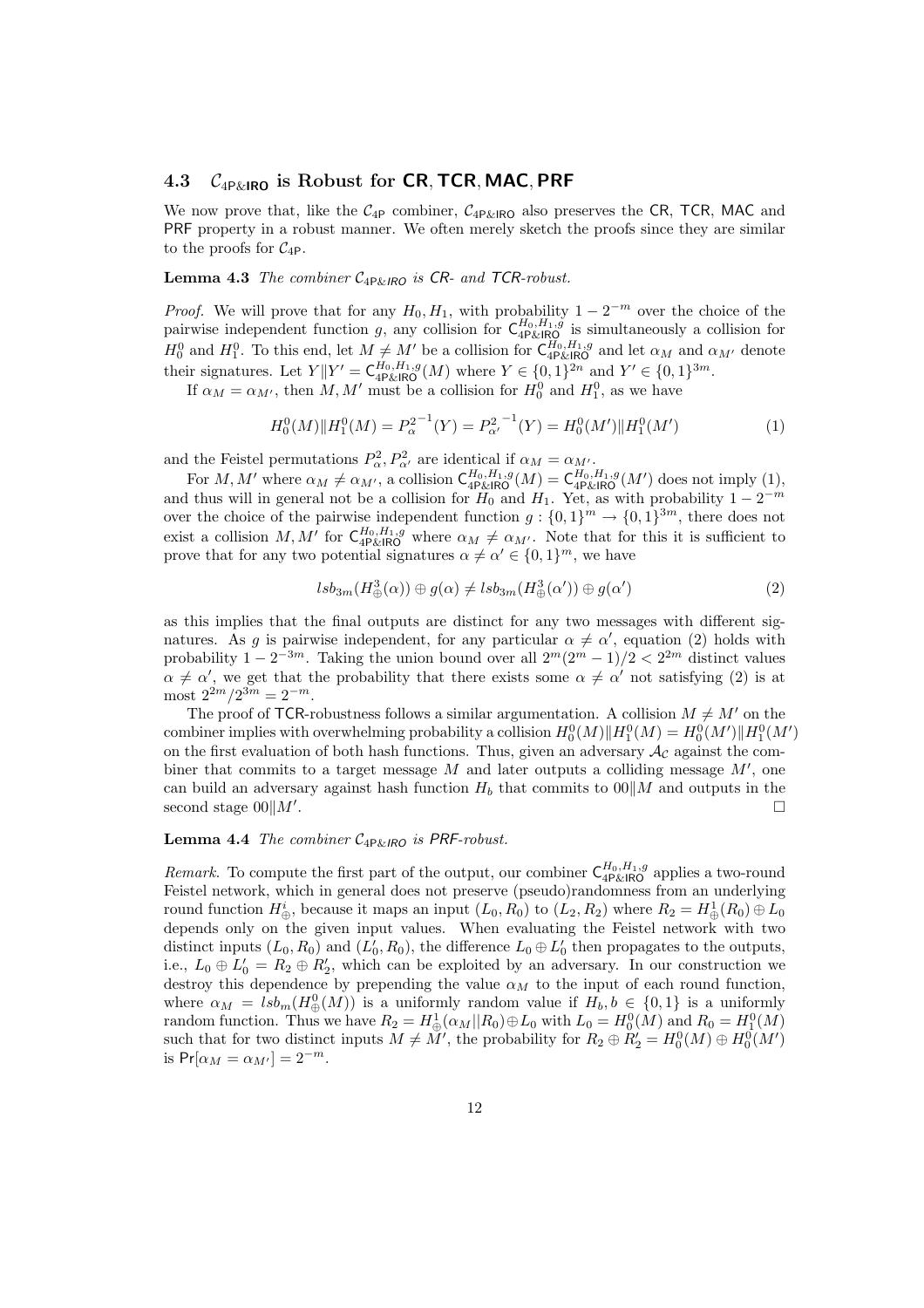*Proof.* Assume that the hash function  $H_0$  is a pseudorandom function, but the combiner  $\mathsf{C}^{H_0,H_1,g}_{4\mathsf{P\&R}|\mathsf{RO}}$  is not (the proof for  $H_1$  can be done analogously). Hence, there exists a successful adversary  $\mathcal{D}_{\mathcal{C}}$  which can distinguish  $C_{4P\&1R0}^{H_0,H_1,g}$  from a truly random function  $F: \{0,1\}^* \to$  $\{0,1\}^{2n+3m}$  with non-negligible probability. We show that this allows to construct an adversary  $\mathcal{D}_0$  that can distinguish  $H_0$  from a random function  $f: \{0,1\}^* \to \{0,1\}^n$ .

Algorithm  $\mathcal{D}_0$  simulates the oracle of  $\mathcal{D}_{\mathcal{C}}$ , which is either  $\mathsf{C}_{4\mathsf{P\&1}\mathsf{R}\mathsf{O}}^{H_0,H_1,g}$  or F, with his own oracle and the knowledge of  $H_1 \leftarrow \text{HKGen}_1$  and g that he samples accordingly. For each query of  $\mathcal{D}_{\mathcal{C}}$ , the adversary  $\mathcal{D}_0$  computes an answer by emulating the combiner  $C_{4P\&R}$  $H_1(\cdot)$ , q and his oracle which serves as  $H_0$ .

For the analysis recall that the underlying oracle of  $\mathcal{D}_0$  is either a random function f or the hash function  $H_0(\cdot)$ . In the latter case  $\mathcal{D}_0$  provides outputs that are identically distributed to the values  $\mathcal{D}_{\mathcal{C}}$  would obtain from  $\mathsf{C}_{4\mathsf{P\&RIC}}^{H_0,H_1,g}$ . Hence, we have

$$
\Pr[\mathcal{D}_0^{H_0}(H_0) = 1] = \Pr[\mathcal{D}_\mathcal{C}^{\mathcal{L}_{4\text{P\&R}}^{H_0, H_1, g}}(H_0, H_1, g) = 1].
$$

If the underlying oracle is the random function f, then the computed answers of  $\mathcal{D}_0$  have to look like a truly random function as well. We show that this is true if, for  $q$  queries  $M_1 \dots M_q$  and for all  $i \neq j$ , we have  $\alpha_{M_i} \neq \alpha_{M_j}$ . The probability of this not being the case is at most  $q^2 \cdot 2^{-m}$ , since  $\alpha_M = lsb_m(H^0_{\oplus}(M))$  is a random value when  $H_0$  gets replaced by the random function f.

Hence, with high probability  $\mathcal{D}_0$  will create for each query  $M_i$  of  $\mathcal{D}_c$  a fresh signature  $\alpha_{M_i}$ . To analyze the corresponding output of  $\mathcal{D}_0$  we parse his answer in three parts, namely  $C_{4P\&R}^{f,H_1,g}(M_i) = U_1||U_2||U_3$  with  $|U_1| = |U_2| = n$  and  $|U_3| = 3m$ . The last part  $U_3$  results from the computation  $lsb_{3m}(f(11||\alpha_{M_i}) \oplus H_1^3(\alpha_{M_i})) \oplus g(\alpha_{M_i})$ . Since  $\alpha_{M_i}$  is uniformly distributed and gets extended by the unique prefix 11, the input value of  $f(11||\alpha_{M_i})$ is distinct from all other queries to f during the  $\mathsf{C}_{4\mathsf{P\&RIO}}^{f,H_1,g}(M_i)$  computation, and hence the corresponding output is an independently and uniformly distributed value. As xoring is a good combiner for random functions, the randomness of  $f$  gets preserved in the computation of  $U_3$ . For the second part  $U_2$  we just consider the final calculation, i.e.,  $U_2 = f(00||\alpha_{M_i}||M_i) \oplus f(01||\alpha_{M_i}||Y) \oplus H_1^1(\alpha_{M_i}||Y)$  for some  $Y \in \{0,1\}^n$ . Here we prepend the bits 00 and 01 respectively to the random value  $\alpha_{M_i}$ , such that we have again distinct evaluations of  $f$  which gives us uniformly random images. A similar argumentation holds for  $U_1 = Y' \oplus f(10||\alpha_{M_i}||Y'') \oplus H_1^2(\alpha_{M_i}||Y'')$  for  $Y', Y'' \in \{0,1\}^n$ , where we use the unique prefix 10 when querying  $f$  in order to obtain values that are independently and uniformly distributed. Thus, if for all queried messages  $M_i \neq M_j$  of  $\mathcal{D}_{\mathcal{C}}$  there occurs no collision on the signatures, i.e.,  $\alpha_{M_i} \neq \alpha_{M_j}$ , the values  $U_1 || U_2 || U_3$  are independent random strings.

Overall, the output distribution of  $\mathcal{D}_{\mathcal{C}}$  satisfies

$$
\Pr[\mathcal{D}_0^f(H_0) = 1] \le \Pr[\mathcal{D}_\mathcal{C}^F(H_0, H_1, g) = 1] + q^2 \cdot 2^{-m}.
$$

Thus, the probability that  $\mathcal{D}_0$  can distinguish  $H_0$  from f is not negligible, which contradicts the assumption that  $H_0$  is a pseudorandom function.

#### **Lemma 4.5** The combiner  $C_{4P\&IRO}$  is MAC-robust.

*Proof.* The proof is by contradiction. Assume that an adversary  $\mathcal{A}_{\mathcal{C}}$  with oracle access to the combiner  $\mathsf{C}_{4\mathsf{P}\&\mathsf{IRO}}^{H_0,H_1,g}$  outputs with noticeable probability a valid pair  $(M,\tau)$  where  $\tau =$  $\mathsf{C}^{H_0,H_1,g}_{4\mathsf{P\&R}\mathsf{O}}(M)$  and M is distinct from all previous queries to the MAC-oracle. This allows to construct an adversary  $\mathcal{A}_b$  against the hash function  $H_b$  for  $b \in \{0, 1\}$ .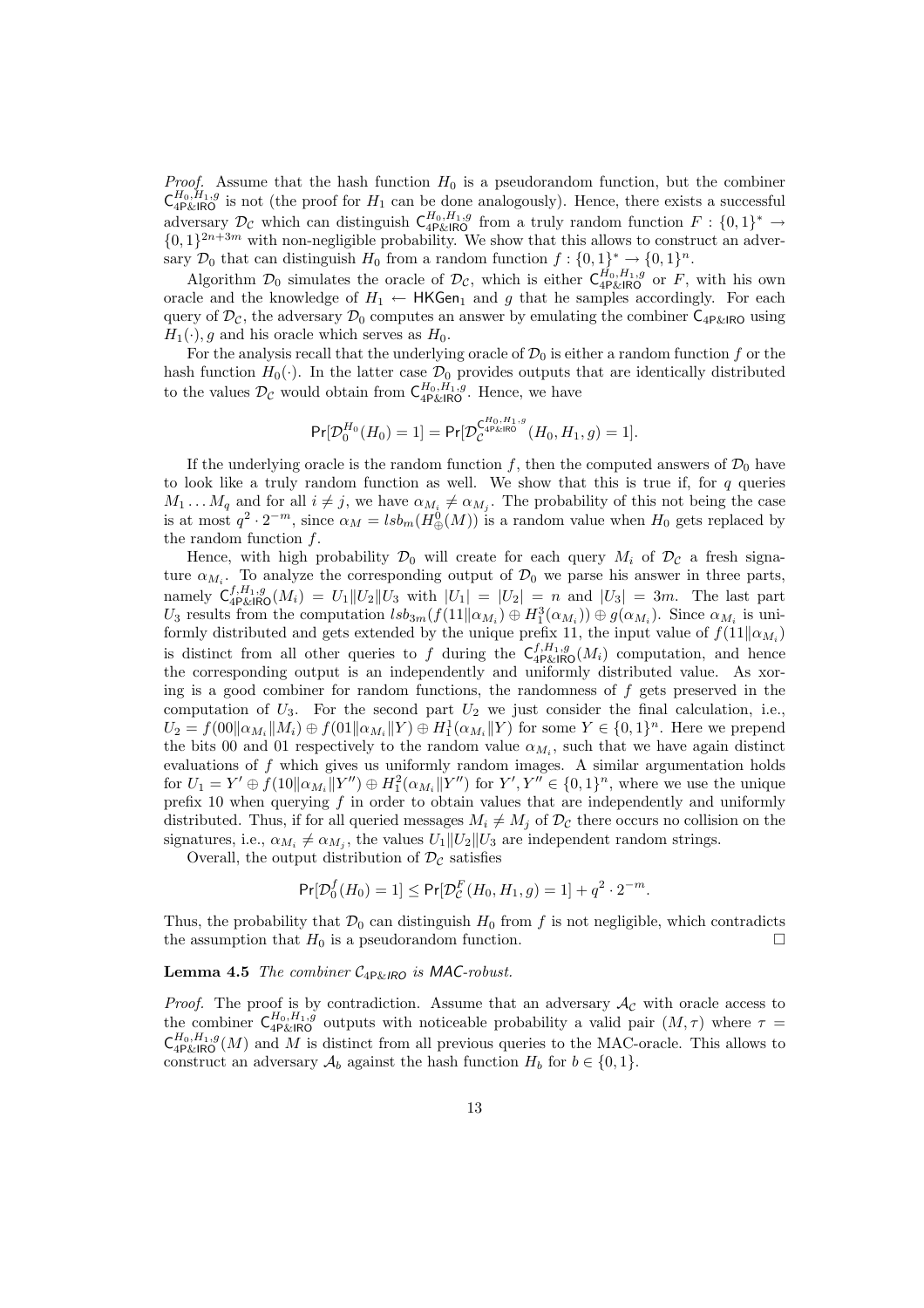Adversary  $\mathcal{A}_b$  first samples  $H_{\overline{b}} \leftarrow$  HKGen<sub>1</sub> that it uses together with its own oracle  $H_b(\cdot)$ to answer all queries by  $\mathcal{A}_{\mathcal{C}}$  in a black-box simulation. When  $\mathcal{A}_{\mathcal{C}}$  returns a valid forgery  $(M, \tau)$ , where  $M \neq M_1, M_2 \ldots M_q$ , the adversary  $\mathcal{A}_b$  flips a coin  $c \leftarrow \{0, 1\}$  and proceeds as follows:

- If  $c = 0$ , then  $\mathcal{A}_b$  randomly chooses an index k between 1 and q and looks up the corresponding signature value  $\alpha_{M_k}$ . It then computes  $\tau_0\|\tau_1 = P_\alpha^{2^{-1}}(lsb_{2n}(\tau))$  using  $\alpha_{M_k}$  and stops with the output  $(00||M, \tau_b)$ .
- If  $c = 1$ , then  $\mathcal{A}_b$  queries its oracle about  $0 \parallel M$  to receive an answer  $y_0$  and computes  $\alpha_M = y_0 \oplus y_1$  with  $y_1 = H_1^0(M)$ . It then calculates the first round of the Feistel permutation, i.e., until the evaluation of  $H^2_{\oplus}$  where  $x = y_0 \oplus H^1_0(\alpha_M||y_1)$  would be used as input to this function. It outputs as forgery the message  $(\langle 2 \rangle_2 || \alpha_M || x)$  with tag  $\tau' = \tau_b \oplus H_{\overline{b}}(\langle 2 \rangle_2 || \alpha_M || x) \oplus y_1$  where  $\tau_0 || \tau_1 = l s b_n(\tau)$ .

For the analysis we have to consider two cases of an successful adversary  $A_{\mathcal{C}}$ . In the first case,  $\mathcal{A}_{\mathcal{C}}$  returns a pair  $(M, \tau)$ , such that  $\alpha_M = \alpha_{M_j}$  for some  $j = 1, 2, \ldots, q$ , i.e., the signature value of M has already been computed for another message  $M_i \neq M$  during  $A_b$ 's process of simulating the combiner. Then, if  $c = 0$ , the adversary  $\mathcal{A}_b$  obtains a valid forgery  $(00||M, \tau_b)$ if it guesses the index j correctly and then inverts the Feistel step for input  $lsb_{2n}(\tau)$  and  $\alpha_{M_j}$ . The message  $00||M$  is distinct from all of  $\mathcal{A}_b$ 's queries, because  $00||M$  is distinct from all 00 $\|M_i\|$  and the additional queries of  $\mathcal{A}_b$  start with a prefix  $\langle i \rangle_2$  where  $i \in 1, 2, 3$ . Hence, if  $\mathcal{A}_{\mathcal{C}}$  forges such a MAC with non-negligible probability  $\epsilon$ , then  $\mathcal{A}_{b}$  succeeds with probability  $\epsilon/2q$ .

In the second case,  $\mathcal{A}_{\mathcal{C}}$  outputs  $(M, \tau)$  where  $\alpha_M$  has not occurred in  $\mathcal{A}_b$ 's computations, i.e.,  $\alpha_M \neq \alpha_{M_j}$  for all  $j = 1, 2, ..., q$ . In this case, we have  $c = 1$  with probability  $1/2$ where  $A_b$  starts its forgery by computing the first round of the Feistel permutation for input  $H_0^0(M)$   $\|H_1^0(M)$  and  $\alpha_M = lsb_m(H_{\bigoplus}^0(M))$ , which requires a further oracle query about  $00\|M$ . The left part of the computed Feistel output is then  $x = H_0^0(M) \oplus H_0^1(\alpha_M || H_1^0(M))$  and would serve as input for  $H^2_{\oplus}$ . The adversary uses this value together with the fresh signature  $\alpha_M$  as its output message  $(\langle 2 \rangle_2 ||\alpha_M||x)$  and reconstructs the corresponding tag with the knowledge about the other parameters. Since  $\alpha_M$  is distinct from all  $\alpha_{M_j}$ , the message  $(\langle 2 \rangle_2 || \alpha_M || x)$ was never queried by  $A_b$  before.

In both cases a successful attack against the combiner  $C_{4P\&1RO}^{H_0,H_1,g}$  allows successful attacks on  $H_0$  and  $H_1$ , contradicting the assumption that at least one hash function is a secure MAC.  $\Box$ 

# 5 Preserving One-Wayness and the  $C_{4P\&0W}$  Combiner

In this section we first propose a combiner which simultaneously is a combiner for CRHFs and OWFs. At the end of this section we discuss how to plug in this combiner into our combiners  $C_{4P}$  and  $C_{4P\&IRO}$  to get our construction  $C_{4P\&OW}$  (cf. Figure 1) and  $C_{6P}$  (cf. Figure 2), respectively.

Recall that the concatenation combiner

$$
\mathsf{C}_\parallel^{H_0,H_1}(M)=H_0(M)\|H_1(M)
$$

is a robust combiner for the CR property, but its not hard to see that this combiner is not robust for the one-wayness property OW. On the other hand, the following combiner

$$
C_{\text{OW}}^{H_0, H_1}(M_L||M_R) = H_0(M_L)||H_1(M_R)
$$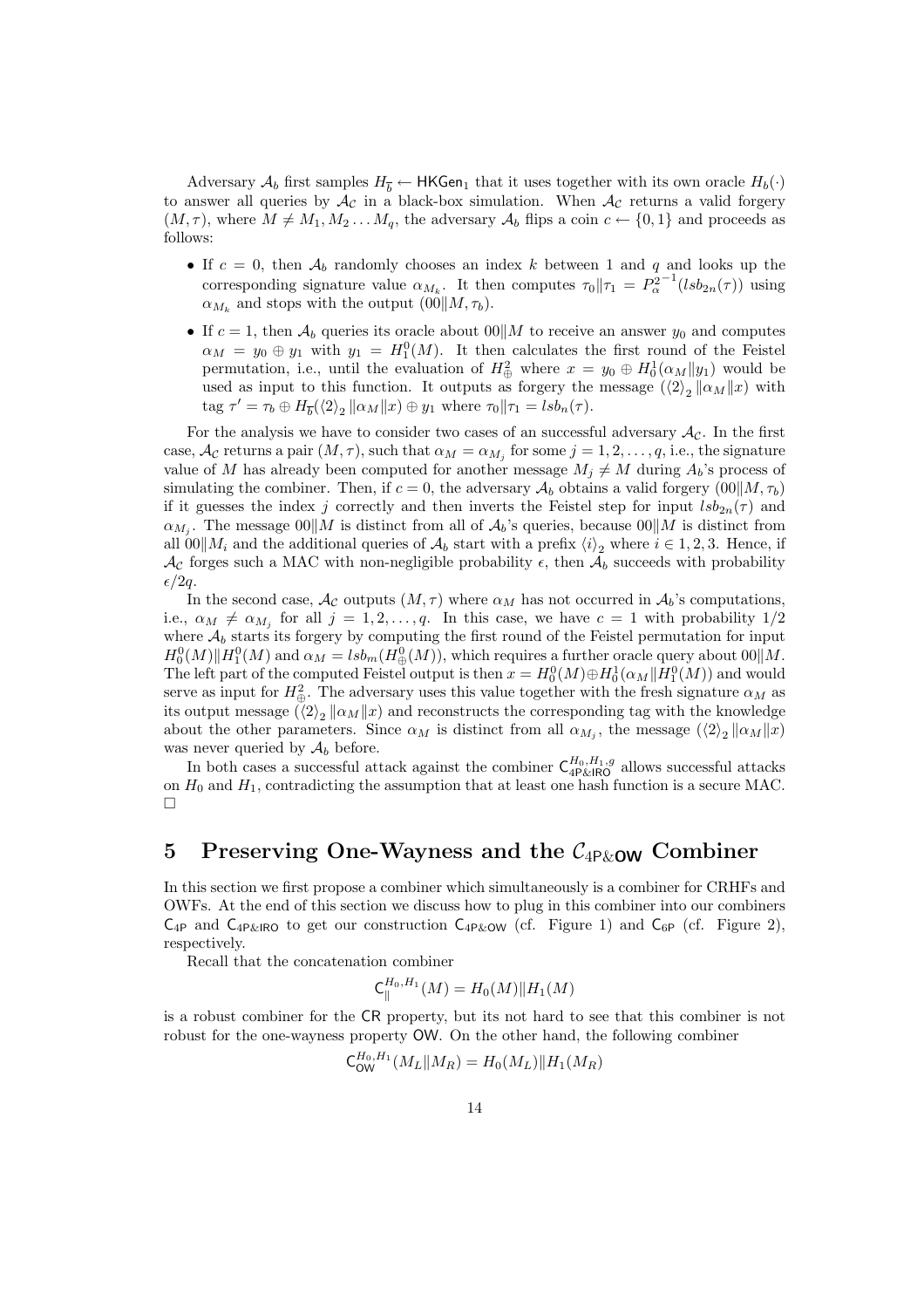is robust for tho OW property, i.e.  $C_{\text{OW}}^{H_0, H_1}(M_L||M_R)$  is hard to invert on a random input from  $\{0,1\}^{2m}$ , if either  $H_0$  or  $H_1$  is hard to invert on  $\{0,1\}^m$ . Unfortunately, this combiner is not robust for CR.

The basic idea to construct a combiner which is robust for CR and OW is to use the  $\mathsf{C}_\shortparallel^{H_0,H_1}$  $\mathbb{R}^{n_0,n_1}_{\parallel}$  combiner, but to apply a pairwise independent permutation (PIP) to the input of one of the two components. As the length of a description of a PIP is twice its input length, we have to assume an upper bound on the input length of the components. We fix the domain of  $H_0$  and  $H_1$  to  $\{0,1\}^{5n}$ , but let us mention that any longer input length  $kn, k > 5$  will work too (but then we'll also need  $2kn$  bits for the description of  $P$ ). Allowing shorter input length  $kn, k < 5$  is not possible, as we use the fact that the input is (at least) 5n bits in the proof.

### 5.1 A Combiner for CR and OW

We define the combiner  $C_{CR&OW}$  for preserving collision-resistance and one-wayness in a robust manner as follows. The key generation algorithm CKGen<sub>CR&OW</sub>(1<sup>n</sup>) generates  $H_0 \leftarrow$ HKGen<sub>0</sub>(1<sup>n</sup>) and  $H_1 \leftarrow$  HKGen<sub>1</sub>(1<sup>n</sup>) and picks a pairwise independent permutation  $\pi$ :  $\{0,1\}^{5n} \to \{0,1\}^{5n}$ . It outputs  $(H_0, H_1, \pi)$ . The evaluation algorithm  $C_{CR\&\text{OW}}^{H_0, H_1, \pi}$  on input  $M \in \{0,1\}^{5n}$  returns  $H_0(\pi(M)) \parallel H_1(M)$ . By the following theorem  $\mathcal{C}_{CR\&Q}$  preserves the properties of  $\mathcal{C}_{\parallel}$  and  $\mathcal{C}_{\text{OW}}$  simultaneously.

**Theorem 5.1** The combiner  $C_{CRk\text{-}OW}$  is a strongly robust multi-property combiner for PROP =  ${CR, TCR, MAC, OW}.$ 

The proof is again split into lemmas for the individual properties.

**Lemma 5.2** The combiner  $C_{CR\&OW}$  is CR-, TCR- and MAC-robust.

*Proof.* As for the CR and TCR properties, note that given any collision  $M \neq M'$  for  $C_{CR\&OW}^{H_0,H_1,\pi}$ , we get a collision M, M' for  $H_1$  and a collision  $\pi(M), \pi(M')$  for  $H_0$ . Note that  $\pi(M) \neq \pi(M')$ as  $\pi$  is a permutation.

To see that the MAC property is preserved, observe that given any forgery  $(M, \tau)$  for  $\mathsf{C}_{\mathsf{CR}\&\mathsf{OW}}^{H_0,H_1,\pi}$ , we get a forgery  $(\pi(M),\tau_0)$  for  $H_0$  and a forgery  $(M,\tau_1)$  for  $H_1$  where  $\tau_0\|\tau_1=\tau$ .  $\Box$ 

**Lemma 5.3** The combiner  $C_{CR\&OW}$  is OW-robust.

More precisely, we show that for any functions  $H_0, H_1$  and any  $T = T(n)$ , the following is true for all but a 1/2T fraction of the  $\pi$ 's: an adversary who inverts  $\mathsf{C}_{\mathsf{CR}\&\mathsf{OW}}^{H_0,H_1,\pi}$  with probability  $1/2T$ , can be used to invert  $H_0$  and  $H_1$  with probability  $1/2T^3$ .<sup>3</sup>

*Proof.* We first need to relate the output of our combiner  $C_{CR\&OW}^{H_0,H_1,\pi}$  to the one of  $C_{OW}^{H_0,H_1}$ , depending on T. For this we call a tuple  $(\pi_0, y_0 \| y_1)$  bad if it is more than  $2T^2$  times more likely to be a key/output pair of  $C_{CR\&OW}^{H_0,H_1,\pi_0}$ , compared to the combiner  $C_{OW}^{H_0,H_1}(.) = H_0(.) || H_1(.)$ and random permutation  $\pi$ . That is,  $(\pi, y_0||y_1)$  is called *bad* iff

$$
\Pr_{M}[\mathsf{C}_{\mathsf{CR\&\mathsf{OW}}^{H_1,\pi}(M) = y_0 \| y_1] \geq 2 \cdot T^2 \cdot \Pr_{M_0, M_1}[\mathsf{C}_{\mathsf{OW}}^{H_0, H_1}(M_0 \| M_1) = y_0 \| y_1].
$$

<sup>&</sup>lt;sup>3</sup>Note that this statement implies that if either  $H_0$  or  $H_1$  is one-way and  $\pi$  is chosen at random, then  $\mathsf{C}_{\mathsf{CR\&OW}}^{H_0,H_1,\pi}$  is one-way with overwhelming probability.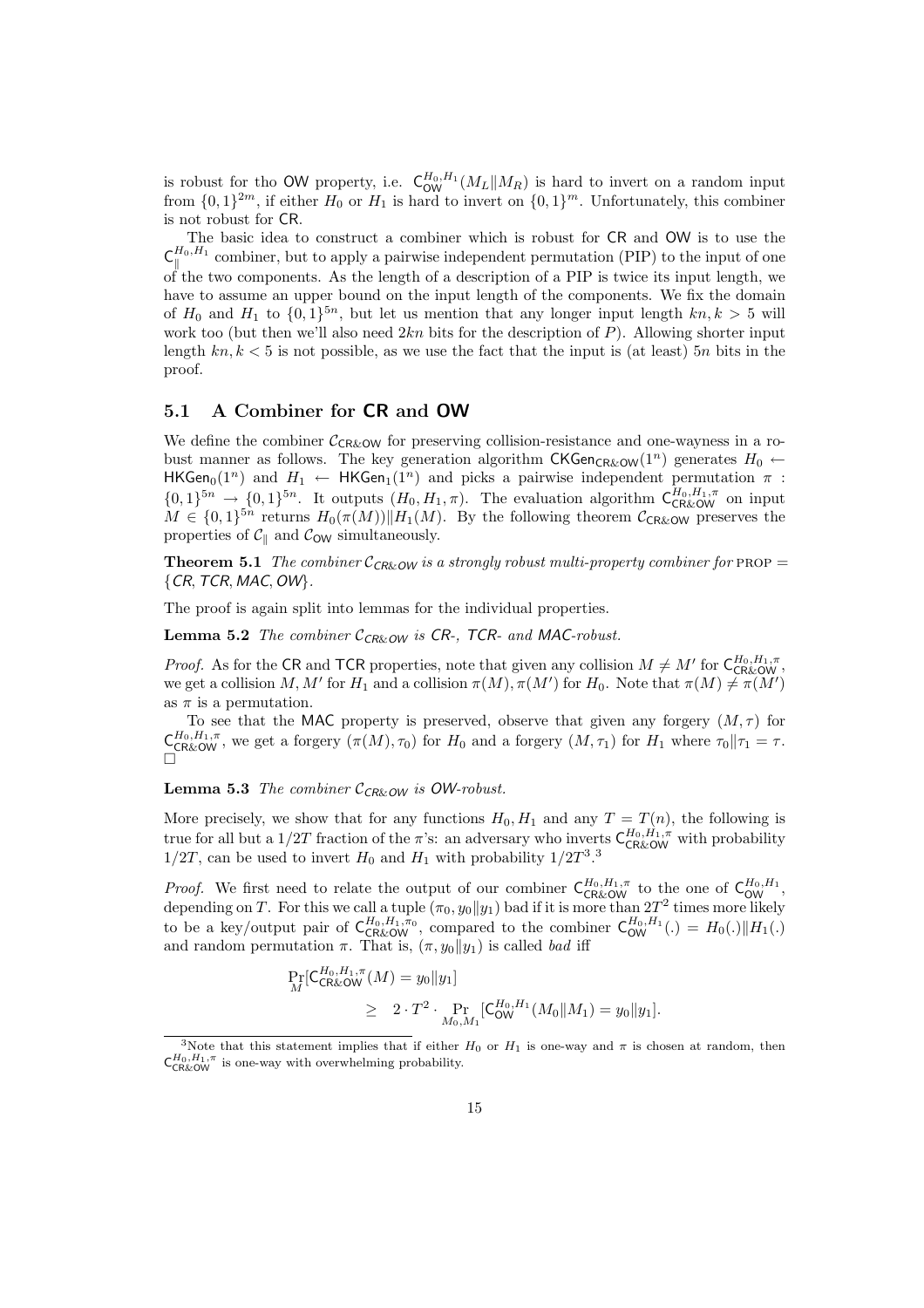Equivalently,

$$
\Pr_{M}[H_0(\pi(M)) = y_0 | H_1(M) = y_1] \n\geq 2 \cdot T^2 \cdot \Pr_{M_0, M_1}[H_0(M_0) = y_0 | H_1(M_1) = y_1].
$$
\n(3)

We next bound the likelihood of a tuple to be bad in terms of the adversary's success probability (and running time):

CLAIM 1:  $Pr_{\pi,M}[(\pi \cdot \mathcal{C}_{CR\&OW}^{H_0,H_1,\pi}(M))]$  is bad $] \leq 2/T^2$ , where the probability is over the choice of the PIP  $\pi: \{0,1\}^{5n} \to \{0,1\}^{5n}$  and  $M \in \{0,1\}^{5n}$ .

*Proof.* Letting  $\mathcal{M}_0 = H_0^{-1}(y_0)$  and  $\mathcal{M}_1 = H_1^{-1}(y_1)$  denote the pre-images of  $y_0$  and  $y_1$  under H<sub>0</sub> and H<sub>1</sub>, respectively, and  $\pi(\mathcal{M}_0)$  be the set of all  $\pi(x)$  for  $x \in \mathcal{M}_0$ , we can bound the terms in (3) as:

$$
\Pr_{M_0, M_1} [H_0(M_0) = y_0 | H_1(M_1) = y_1] = \frac{|\mathcal{M}_0|}{2^{5n}} \tag{4}
$$

$$
\Pr_M[H_0(\pi(M)) = y_0 | H_1(M) = y_1] = \frac{|\mathcal{M}_0 \cap \pi(\mathcal{M}_1)|}{|\mathcal{M}_1|} \tag{5}
$$

The former equation is clear as we hit a pre-image of  $y_0$  for the random  $M_0$  with the given probability, and the latter follows as each of the possible pre-images of  $y_1$  must be mapped via  $\pi$  to a pre-image of  $y_0$ .<sup>4</sup>

With equations  $(4)$ ,  $(5)$  and  $(3)$  we can rewrite the statement of the claim as

$$
\Pr_{\pi,M}\left[\frac{|\mathcal{M}_0 \cap \pi(\mathcal{M}_1)|}{|\mathcal{M}_1|} \ge T^2 \cdot 2\frac{|\mathcal{M}_0|}{2^{5n}}\right] \le \frac{2}{T^2}.\tag{6}
$$

In order to prove this we consider for any  $\mathcal{M}_0$ ,  $\mathcal{M}_1$  and  $\pi(M)$  the expected size of  $|\mathcal{M}_0 \cap$  $\pi(\mathcal{M}_1)|/|\mathcal{M}_1|$  (over the choice of  $\pi$ ). First note that at least one element, namely  $\pi(M)$ , lies in  $\mathcal{M}_0 \cap \pi(\mathcal{M}_1)$ . For any other of the  $|\mathcal{M}_1| - 1$  possible values  $M' \in \mathcal{M}_1, M' \neq M$ , the value  $\pi(M')$  is uniformly distributed in  $\{0,1\}^{5n} \setminus \pi(M)$ , because  $\pi$  is a pairwise independent permutation. So the probability that  $\pi(M')$  hits  $\mathcal{M}_0$  is  $(|\mathcal{M}_0| - 1)/(2^{5n} - 1)$  (observe that the term  $|\mathcal{M}_0| - 1$  comes from the fact that  $\pi(M) \in \mathcal{M}_0$  cannot be hit). Hence,

$$
\mathbb{E}\left[\frac{|\mathcal{M}_0 \cap \pi(\mathcal{M}_1)|}{|\mathcal{M}_1|}\right] = \frac{1}{|\mathcal{M}_1|} \left(1 + \frac{(|\mathcal{M}_0| - 1)(|\mathcal{M}_1| - 1)}{2^{5n} - 1}\right).
$$
\n(7)

For large  $\mathcal{M}_0$  and  $\mathcal{M}_1$  the right hand side of the previous equation converges towards (4). We are therefore interested in the probability that  $\mathcal{M}_0$  and  $\mathcal{M}_1$  are large. To derive this probability first note that for any function  $f: \{0,1\}^{5n} \to \{0,1\}^n$  there are at most  $2^n$  images y with  $|f^{-1}(y)| \leq 2^{3n}$ , and a random input M falls into such a bad set with probability at most  $2^{4n}/2^{5n} = 2^{-n}$ . As M and  $\pi(M)$  are uniformly distributed, it follows that

$$
\Pr[|\mathcal{M}_0| < 2^{3n} \lor |\mathcal{M}_1| < 2^{3n}] \le 2 \cdot 2^{-n}.\tag{8}
$$

Hence, except with probability  $2 \cdot 2^{-n}$  (which becomes smaller than  $1/T^2$  for sufficiently large n's), we have  $|\mathcal{M}_0| \geq 2^{3n}$  and  $|\mathcal{M}_1| \geq 2^{3n}$ , let us call this event  $\mathcal{E}$ . In this case

$$
\frac{1}{|\mathcal{M}_1|} \left( 1 + \frac{(|\mathcal{M}_0| - 1)(|\mathcal{M}_1| - 1)}{2^{5n} - 1} \right) \le 2 \frac{|\mathcal{M}_0|}{2^{5n}},\tag{9}
$$

<sup>&</sup>lt;sup>4</sup>Note that  $\mathcal{M}_1$  contains at least the element  $H_1(M)$ , so division by 0 cannot occur.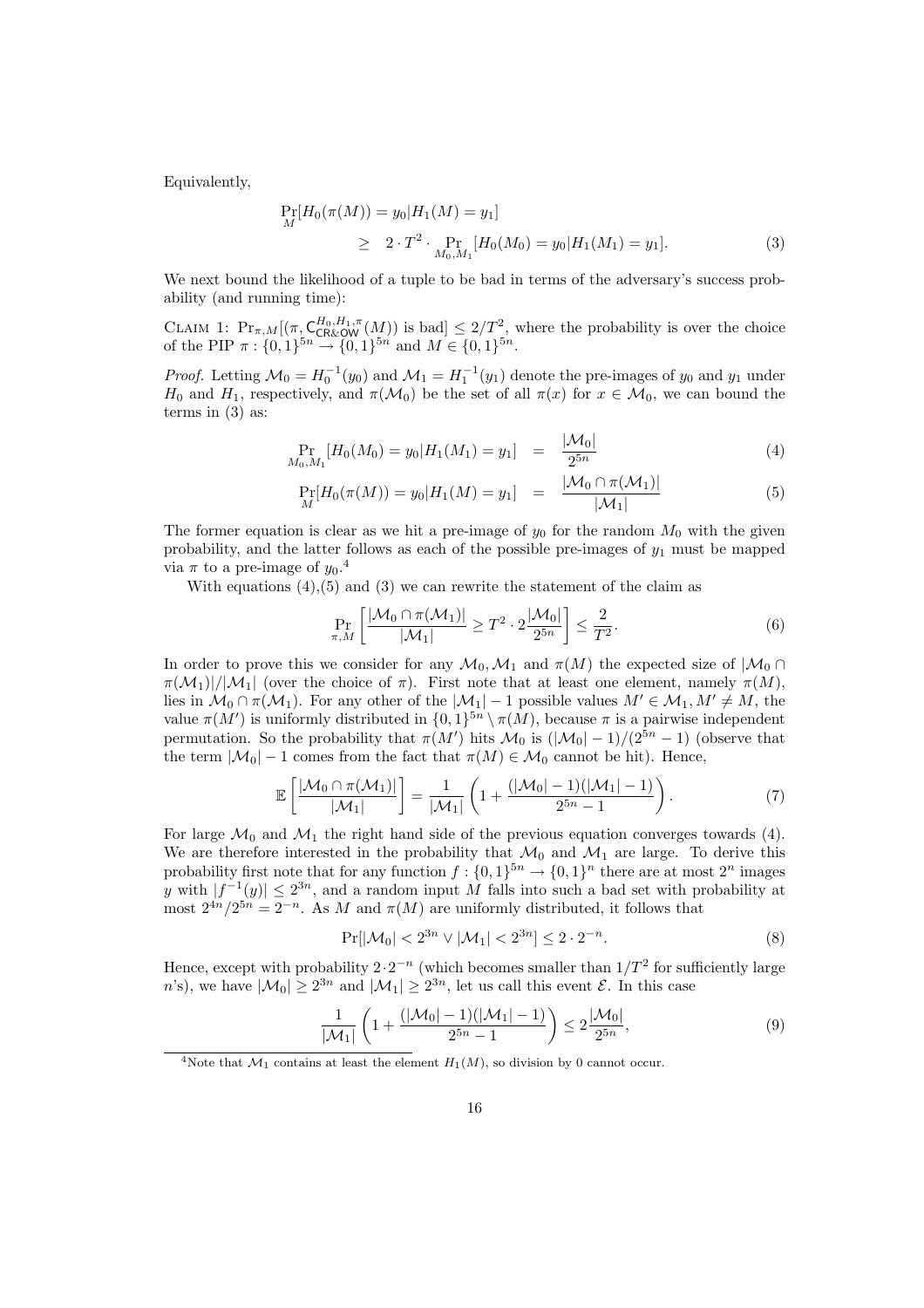We can now prove (6) as (below  $Z = |\mathcal{M}_0 \cap \pi(\mathcal{M}_1)|/|\mathcal{M}_1|$ )

$$
\Pr\left[Z \ge T^2 \cdot 2\frac{|\mathcal{M}_0|}{2^{5n}}\right] \le \Pr[Z \ge T^2 \cdot \mathbb{E}[Z]|\mathcal{E}] + \Pr[\neg \mathcal{E}] \le 1/T^2 + 2 \cdot 2^{-n} \le 2/T^2
$$

where we used  $(7)-(9)$  in the first and Markov's inequality in the second step.

Using Markov's inequality once more the claim implies

$$
\Pr_{\pi}[Pr_M[(\pi, \mathcal{C}_{\text{CR\&\text{OW}}^{H_0, H_1, \pi}(M)) \text{ is bad}] \le 1/T] \ge 1 - 2/T. \tag{10}
$$

We say that the permutation  $\pi$  is good if  $Pr_M[(\pi, C_{CR\&OW}(\pi, M))$  is bad $] \leq 1/T$ , thus by the above equation, a random  $\pi$  is good with probability at least  $1 - 2/T$ .

To conclude the proof, assume there exists an adversary  $\mathcal A$  which inverts  $C_{CR\&OW}^{H_0,H_1,\pi}$ . noticeable probability  $\epsilon = 2/T$  for more than a  $2/T$  fraction of the  $\pi$ 's. Thus by equation (10), this must be the case for at least one good  $\pi$ . For this  $\pi$ , the output of  $C_{CR\&\text{OW}}^{H_0,H_1,\pi}$ .) is bad with probability at most  $1/T$ , thus A must invert with probability at least  $\epsilon - 1/T$  even on outputs that are not bad. But then, by equation (3), it must also invert of  $\mathsf{C}^{H_0,H_1}_{\mathsf{OW}}(M_0||M_1)$ for random  $M_0||M_1$  with probability at least  $(\epsilon - 1/T)/2T^2 = 1/2T^3$ .

### 5.2 Combining Things

We can now plug in the combiner  $C_{CR\&OM}$  into the initial computation of our combiner  $\mathcal{C}_{4P}$ . That is, we replace the initial computation  $H_0^0(M)$  || $H_1^0(M)$  in our original combiner by  $H_0^0(\pi(M))$   $\Vert H_1^0(M)$  for messages of 5n bits. Note that if  $H_b(\cdot)$  is one way on inputs of length  $5n + 2$ , then also  $H_b^0(\cdot)$  is one-way on inputs of length  $5n$ , and we only lose a factor of 4 in the security.

More formally, in our combiner  $C_{4P\&0}$  = (CKGen<sub>4P&OW</sub>,  $C_{4P\&0}$ ) for functions  $\mathcal{H}_0$ ,  $\mathcal{H}_1$ the key generation algorithm generates a tuple  $(\pi, H_0, H_1)$  consisting of a pairwise independent permutation  $\pi$  (over  $\{0,1\}^{5n}$ ) and two hash functions  $H_0 \leftarrow \mathsf{HKGen}_0(1^n)$  and  $H_1 \leftarrow \mathsf{HKGen}_1(1^n)$ . The evaluation algorithm  $\mathsf{C}_{4\mathsf{P\&OW}}^{\pi,H_0,H_1}$  for input  $M \in \{0,1\}^{5n}$  computes  $P^3(H_0^0(\pi(M))||H_1^0(M))$  where  $P^3$  is the Feistel permutation  $P^3 = \psi[H_\oplus^1, H_\oplus^2, H_\oplus^3]$ . Note that applying a permutation to the output of a one way function does not violate the oneway property. We have already proved that the other three properties CR,TCR,MAC which are preserved by  $C_{CR\&OW}$  are not affected by applying a permutation in Section 3.

**Theorem 5.4** The combiner  $C_{4P\&\,OW}$  is a strongly robust multi-property combiner for PROP =  ${CR, PRF, TCR, MAC, OW}.$ 

When we apply the modifications from Section 5 and the combiner  $C_{4P\&R}$  from Section 4 together, we get our construction  $C_{6P}$  (cf. Figure 2). This construction is defined like  $\mathcal{C}_{4\text{P\&R}\text{O}}$ , where one additionally applies a pairwise-independent permutation over  $\{0,1\}^{kn}$ (with  $k \geq 5$ ) to the input of  $H_0^0$ .

**Theorem 5.5** The combiner  $C_{6P}$  is a strongly robust multi-property combiner for PROP  ${CR, TCR, PRF, MAC, OW, IRO}.$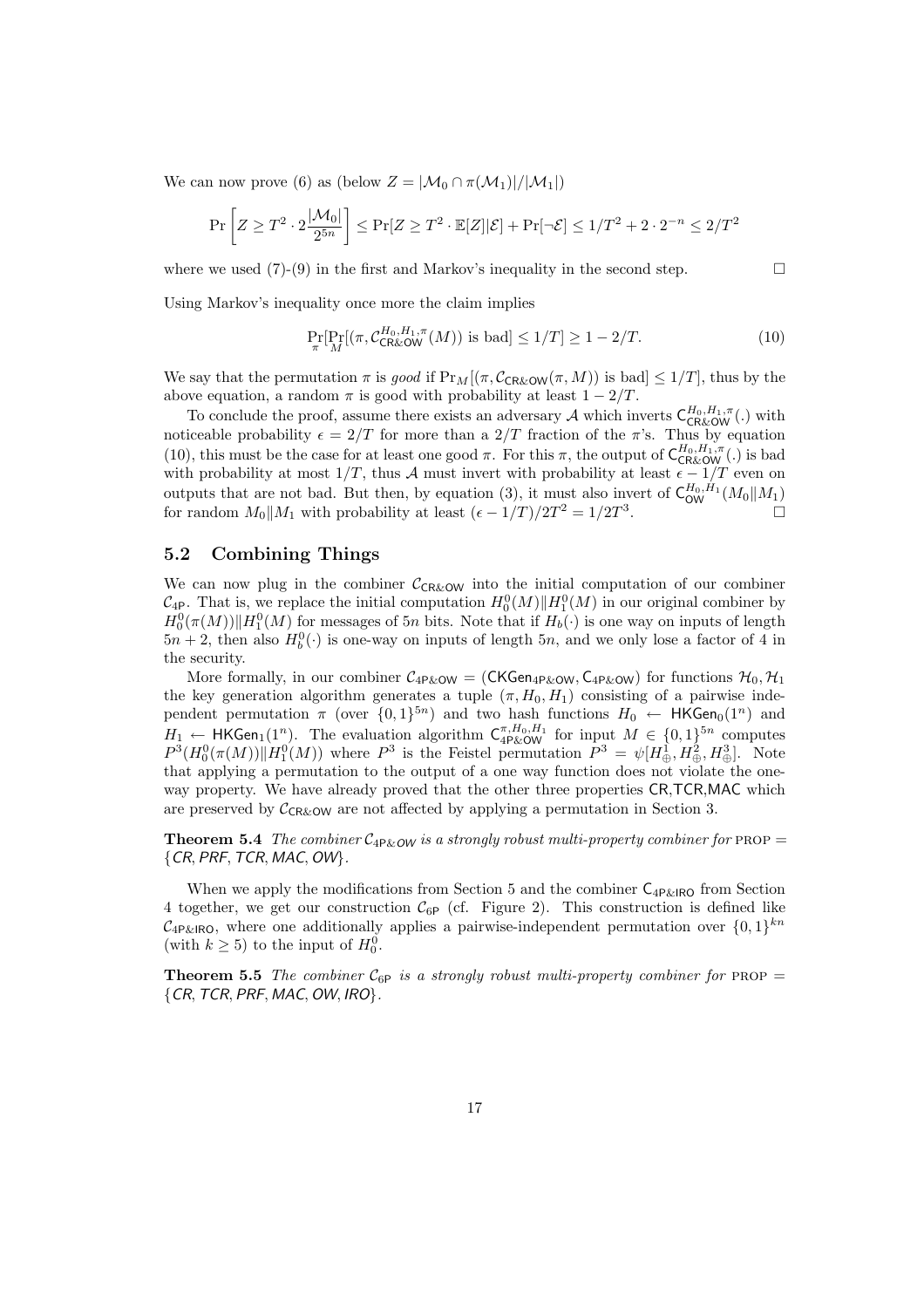# Acknowledgments

We thank Thomas Holenstein for a helpful conversation on one-way functions and Stefan Lucks for the suggestion of omitting the first round function in the  $C_{4P}$  combiner. We also thank the anonymous reviewers for valuable comments. The first two authors are supported by the Emmy Noether Program Fi 940/2-1 of the German Research Foundation (DFG).

# References

- [BB06] Dan Boneh and Xavier Boyen. On the impossibility of efficiently combining collision resistant hash functions. In Advances in Cryptology  $-$  Crypto 2006, volume 4117 of Lecture Notes in Computer Science, pages 570–583. Springer-Verlag, 2006.
- [BCJ+05] Eli Biham, Rafi Chen, Antoine Joux, Patrick Carribault, Christophe Lemuet, and William Jalby. Collisions of SHA-0 and reduced SHA-1. In Ronald Cramer, editor, EUROCRYPT 2005, volume 3494 of LNCS, pages 36–57. Springer-Verlag, Berlin, Germany, May 2005.
- [BF05] Alexandra Boldyreva and Marc Fischlin. Analysis of random oracle instantiation scenarios for OAEP and other practical schemes. In Advances in Cryptology Crypto 2005, volume 3621 of Lecture Notes in Computer Science, pages 412–429. Springer-Verlag, 2005.
- [BF06] Alexandra Boldyreva and Marc Fischlin. On the security of oaep. In Advances in Cryptology — Asiacrypt 2006, volume 4284 of Lecture Notes in Computer Science, pages 210–225. Springer-Verlag, 2006.
- [BR95] Mihir Bellare and Phillip Rogaway. Optimal asymmetric encryption how to encrypt with rsa. In Advances in Cryptology — Eurocrypt'94, volume 950 of Lecture Notes in Computer Science, pages 92–111. Springer-Verlag, 1995.
- [BR96] Mihir Bellare and Phillip Rogaway. The exact security of digital signatures how to sign with rsa and rabin. In Advances in Cryptology — Eurocrypt'96, volume 1070 of Lecture Notes in Computer Science, pages 399–416. Springer-Verlag, 1996.
- [BR06a] Mihir Bellare and Thomas Ristenpart. Multi-property preserving hash domain extensions and the emd transform. In Advances in Cryptology — Asiacrypt'06, volume 4284 of Lecture Notes in Computer Science, pages 299–314. Springer-Verlag, 2006.
- [BR06b] Mihir Bellare and Phillip Rogaway. The security of triple encryption and a framework for code-based game-playing proofs. In Advances in Cryptology  $-$  Eurocrypt 2006, volume 4004 of Lecture Notes in Computer Science, pages 409–426. Springer-Verlag, 2006.
- [CDMP05] Jean-Sebastien Coron, Yevgeniy Dodis, Cecile Malinaud, and Prashant Puniya. Merkle-damgard revisited: How to construct a hash function. In Advances in  $Cryptology - Crypto 2005$ , volume 3621 of Lecture Notes in Computer Science. Springer-Verlag, 2005.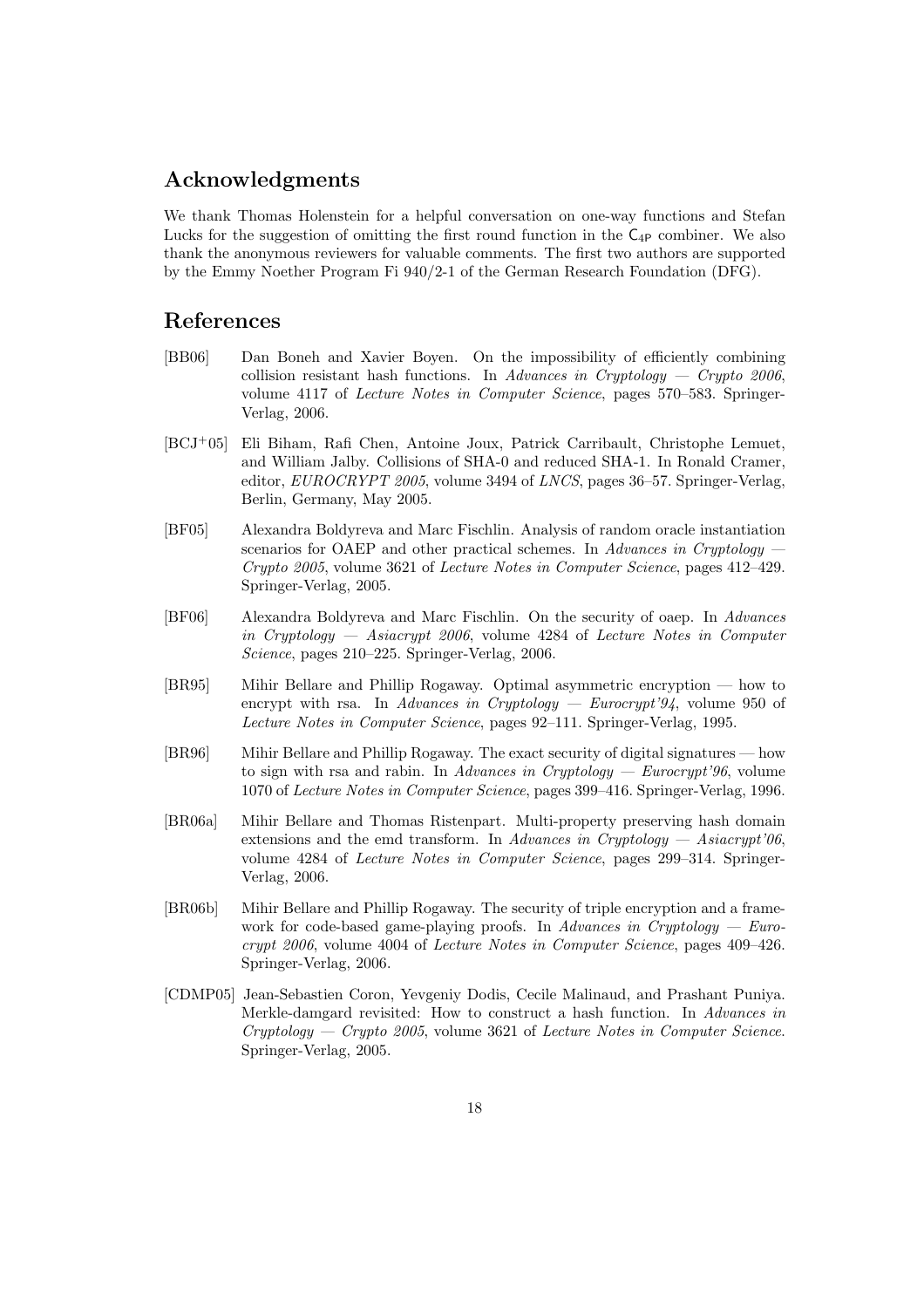- [CRS+07] Ran Canetti, Ronald L. Rivest, Madhu Sudan, Luca Trevisan, Salil P. Vadhan, and Hoeteck Wee. Amplifying collision resistance: A complexity-theoretic treatment. In Alfred Menezes, editor, CRYPTO 2007, volume 4622 of LNCS, pages 264–283. Springer-Verlag, Berlin, Germany, August 2007.
- [FL08] Marc Fischlin and Anja Lehmann. Multi-property preserving combiners for hash functions. In Theory of Cryptography Conference (TCC) 2008, volume 4948 of Lecture Notes in Computer Science, pages 372–389. Springer-Verlag, 2008.
- [FLN07] Pierre-Alain Fouque, Gaëtan Leurent, and Phong Q. Nguyen. Full key-recovery attacks on HMAC/NMAC-MD4 and NMAC-MD5. In Alfred Menezes, editor, CRYPTO 2007, volume 4622 of LNCS, pages 13–30. Springer-Verlag, Berlin, Germany, August 2007.
- [Her05] Amir Herzberg. On tolerant cryptographic constructions. In Topics in Cryptol $ogy - Cryptographer's Track, RSA Conference (CT-RSA) 2005$ , volume 3376 of Lecture Notes in Computer Science, pages 172–190. Springer-Verlag, 2005.
- [HIKN08] Danny Harnik, Yuval Ishai, Eyal Kushilevitz, and Jesper Buus Nielsen. OTcombiners via secure computation. In Ran Canetti, editor, TCC 2008, volume 4948 of LNCS, pages 393–411. Springer-Verlag, Berlin, Germany, March 2008.
- [HKN<sup>+</sup>05] Danny Harnik, Joe Kilian, Moni Naor, Omer Reingold, and Alon Rosen. On robust combiners for oblivious transfer and other primitives. In Advances in Cryptology — Eurocrypt 2005, volume 3494 of Lecture Notes in Computer Science, pages 96–113. Springer-Verlag, 2005.
- [LR88] Michael Luby and Charles Rackoff. How to construct pseudorandom permutations from pseudorandom functions. SIAM Journal on Computing, 17(2):373–386, 1988.
- [MP06] Remo Meier and Bartosz Przydatek. On robust combiners for private information retrieval and other primitives. In Cynthia Dwork, editor, CRYPTO 2006, volume 4117 of LNCS, pages 555–569. Springer-Verlag, Berlin, Germany, August 2006.
- [MPW07] Remo Meier, Bartosz Przydatek, and Jürg Wullschleger. Robuster combiners for oblivious transfer. In Salil P. Vadhan, editor, TCC 2007, volume 4392 of LNCS, pages 404–418. Springer-Verlag, Berlin, Germany, February 2007.
- [MRH04] Ueli Maurer, Renato Renner, and Clemens Holenstein. Indifferentiability, impossibility results on reductions, and applications to the random oracle methodology. In Theory of Cryptography Conference (TCC) 2004, volume 2951 of Lecture Notes in Computer Science, pages 21–39. Springer-Verlag, 2004.
- [NR99] Moni Naor and Omer Reingold. On the construction of pseudorandom permutations: Luby-Rackoff revisited. Journal of Cryptology, 12(1):29–66, 1999.
- [Pie07] Krzysztof Pietrzak. Non-trivial black-box combiners for collision-resistant hashfunctions don't exist. In Advances in Cryptology — Eurocrypt 2007, Lecture Notes in Computer Science. Springer-Verlag, 2007.